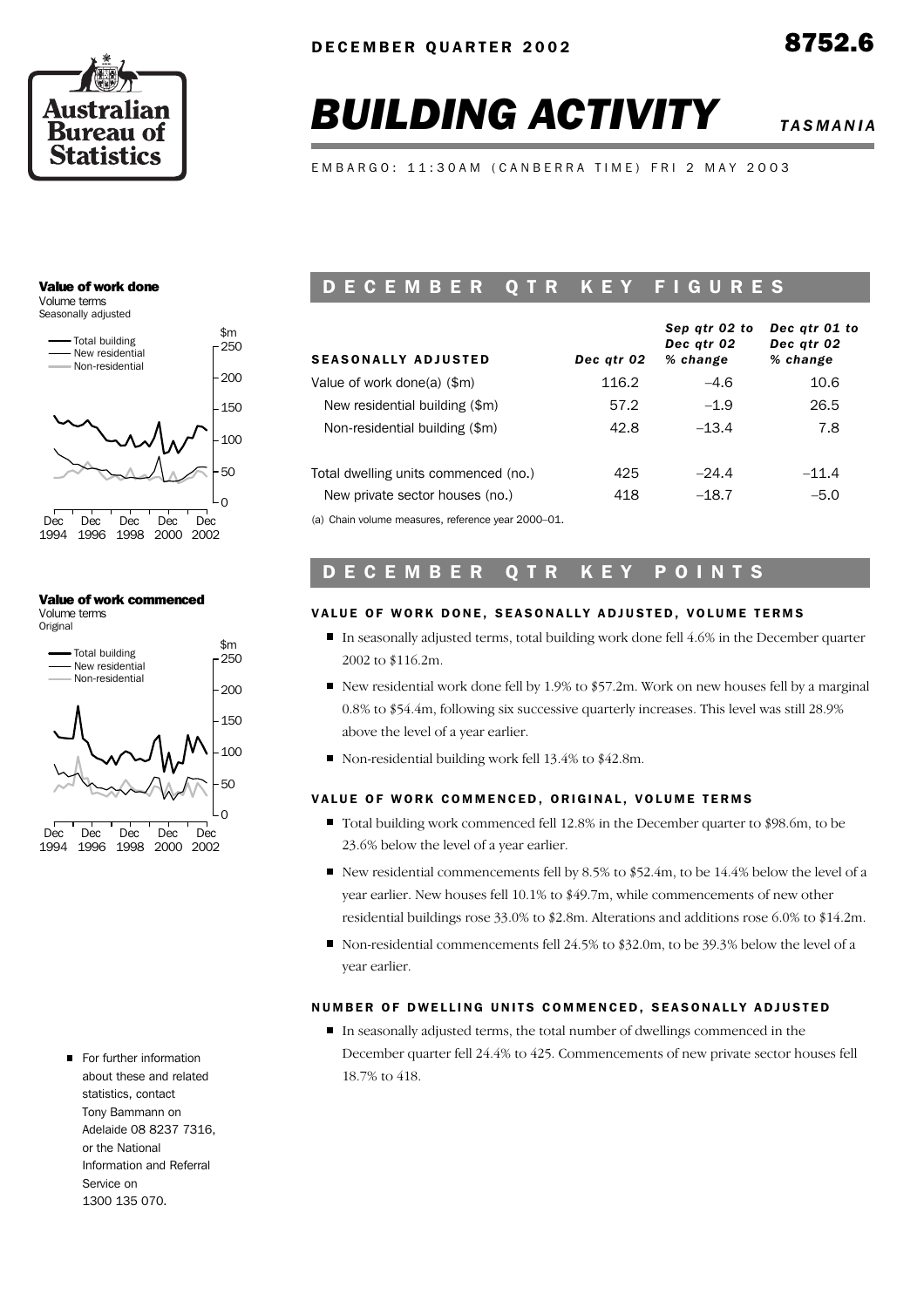| r. |  |  |
|----|--|--|
|    |  |  |

Regional Director

T a s m a n i a

| FORTHCOMING ISSUES                  | <b>ISSUE</b><br>March 2003<br>June 2003                                                                                                                                                                                                                                                                                                                      | <b>RELEASE DATE</b><br>31 July 2003<br>24 October 2003 |  |  |  |  |
|-------------------------------------|--------------------------------------------------------------------------------------------------------------------------------------------------------------------------------------------------------------------------------------------------------------------------------------------------------------------------------------------------------------|--------------------------------------------------------|--|--|--|--|
| ABOUT THIS ISSUE                    | This publication contains the first detailed estimates for Tasmania from the quarterly<br>Building Activity Survey. The data are subject to revision when returns from the<br>following quarter are processed. Final data for the December quarter 2002 will be<br>released in <i>Building Activity</i> , <i>Tasmania</i> (cat. no. 8752.6) on 31 July 2003. |                                                        |  |  |  |  |
| SIGNIFICANT REVISIONS<br>THIS ISSUE | The seasonally adjusted series have been revised as a result of the annual re-analysis of<br>seasonal factors. See also paragraphs 26–28 of the Explanatory Notes.                                                                                                                                                                                           |                                                        |  |  |  |  |
|                                     | Stevan R. Matheson                                                                                                                                                                                                                                                                                                                                           |                                                        |  |  |  |  |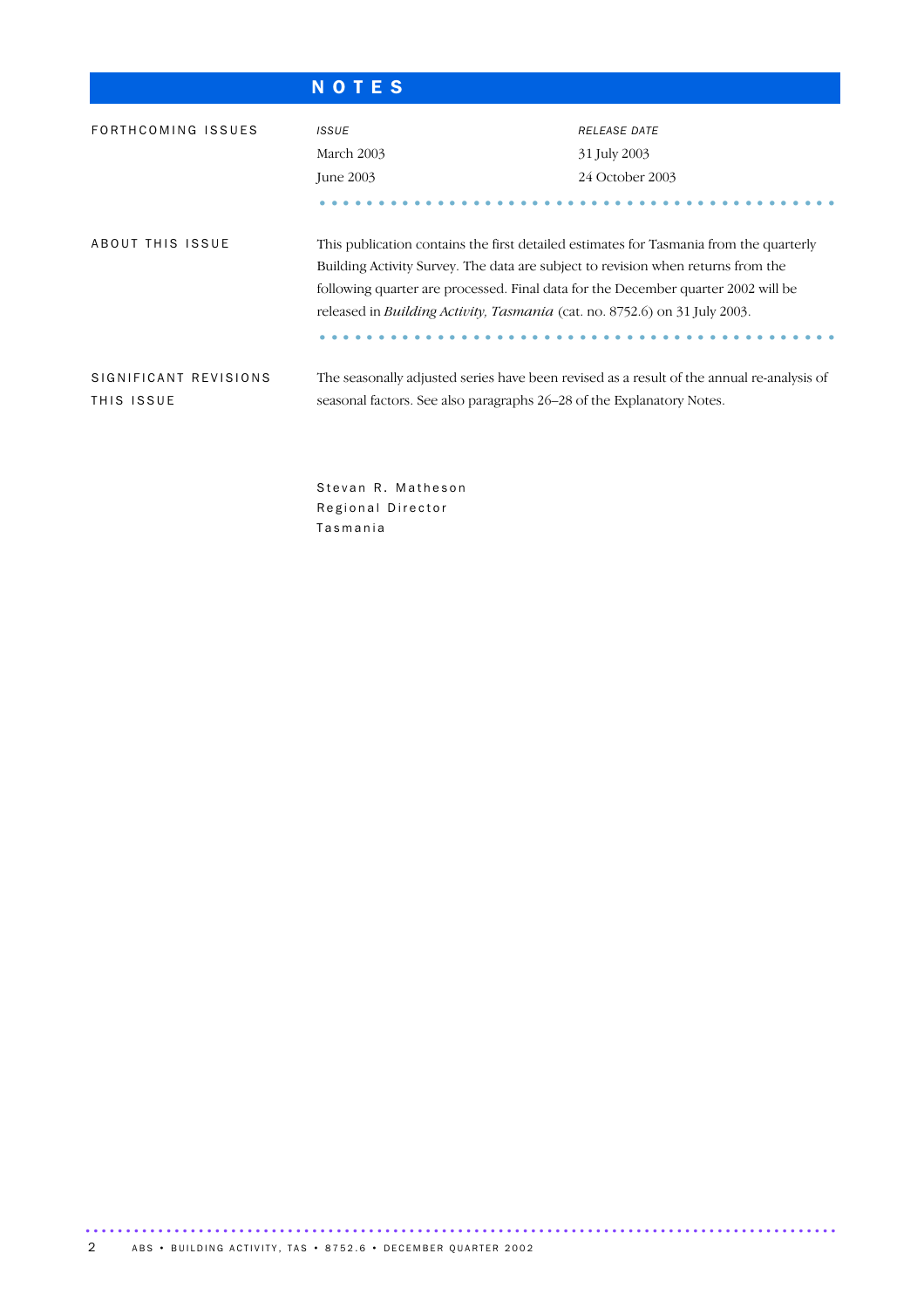#### LIST OF TABLES ...............................................................

#### Page

| CHAIN VOLUME ESTIMATES     |    |                                                               |
|----------------------------|----|---------------------------------------------------------------|
|                            | 1  |                                                               |
|                            | 2  | Value of building work done, original, seasonally adjusted  4 |
| <b>SEASONALLY ADJUSTED</b> |    |                                                               |
|                            | 3  |                                                               |
|                            | 4  |                                                               |
| PRIVATE AND PUBLIC SECTOR  |    |                                                               |
|                            | 5  |                                                               |
|                            | 6  |                                                               |
|                            | 7  |                                                               |
|                            | 8  |                                                               |
|                            | 9  |                                                               |
|                            | 10 |                                                               |
|                            | 11 |                                                               |
|                            | 12 |                                                               |
|                            | 13 |                                                               |
|                            | 14 |                                                               |
| RELATIVE STANDARD ERRORS   |    |                                                               |
|                            | 15 |                                                               |
|                            | 16 | Non-residential building activity, by category  16            |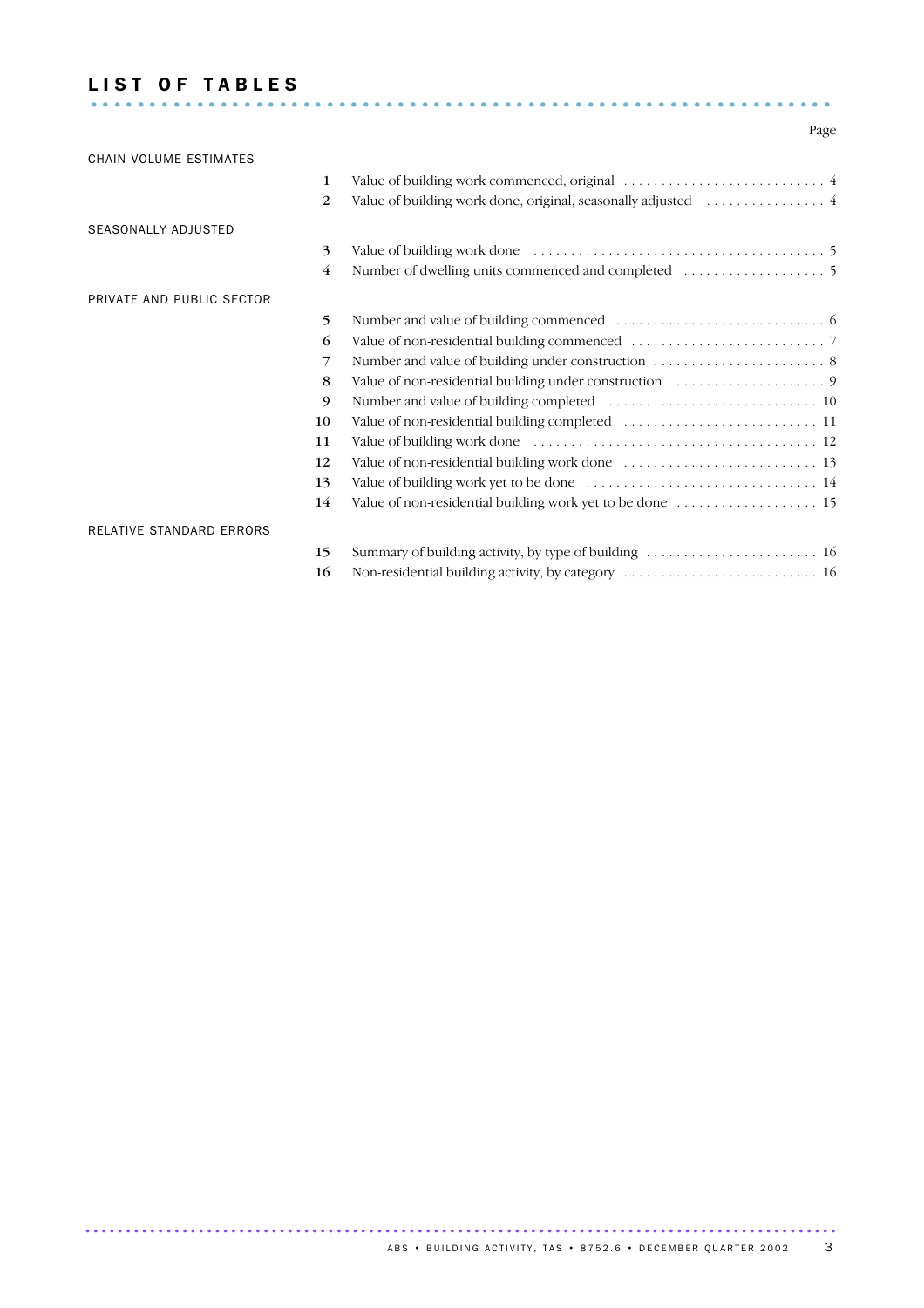| Period          |        | New residential building      |       | Alterations and                          | Non-residential building |       |                   |
|-----------------|--------|-------------------------------|-------|------------------------------------------|--------------------------|-------|-------------------|
|                 | Houses | Other residential<br>building | Total | additions to<br>residential<br>buildings | Private<br>sector        | Total | Total<br>building |
| 1999-2000       | 184.5  | 20.3                          | 205.1 | 62.1                                     | 127.8                    | 160.9 | 424.0             |
| 2000-2001       | 119.6  | 6.5                           | 126.2 | 43.7                                     | 89.4                     | 154.6 | 324.4             |
| 2001-2002       | 203.7  | 14.3                          | 217.8 | 54.3                                     | 122.5                    | 167.3 | 439.6             |
| $2001$ Sep. qtr | 37.5   | 0.9                           | 38.3  | 12.6                                     | 30.5                     | 32.4  | 83.4              |
| Dec. qtr        | 52.9   | 8.3                           | 61.2  | 15.1                                     | 43.2                     | 52.7  | 129.1             |
| 2002 Mar. qtr   | 57.4   | 1.6                           | 58.9  | 12.0                                     | 25.2                     | 29.8  | 100.8             |
| Jun qtr         | 55.9   | 3.5                           | 59.4  | 14.6                                     | 23.6                     | 52.4  | 126.3             |
| Sep. qtr        | 55.2   | 2.1                           | 57.3  | 13.4                                     | 32.5                     | 42.4  | 113.1             |
| Dec. qtr        | 49.7   | 2.8                           | 52.4  | 14.2                                     | 24.8                     | 32.0  | 98.6              |

#### **TABLE 1. VALUE OF BUILDING WORK COMMENCED, CHAIN VOLUME MEASURES(a) (\$ million)**

(a) Reference year for chain volume measures is 2000-2001. See paragraphs 29 and 30 of the Explanatory Notes.

#### **TABLE 2. VALUE OF BUILDING WORK DONE, CHAIN VOLUME MEASURES(a) (\$ million)**

|               |             |                               | $(\varphi$ municipal |                                          |                            |       |                   |
|---------------|-------------|-------------------------------|----------------------|------------------------------------------|----------------------------|-------|-------------------|
|               |             | New residential building      |                      | Alterations and                          | Non-residential building   |       |                   |
| Period        | Houses      | Other residential<br>building | Total                | additions to<br>residential<br>buildings | Private<br>Total<br>sector |       | Total<br>building |
|               |             |                               | ORIGINAL             |                                          |                            |       |                   |
| 1999-2000     | 188.1       | 19.2                          | 207.3                | 53.9                                     | 130.3                      | 165.4 | 424.0             |
| 2000-2001     | 127.8       | 11.6                          | 139.2                | 49.1                                     | 97.4                       | 152.4 | 340.5             |
| 2001-2002     | 179.7       | 12.6                          | 192.2                | 63.2                                     | 112.1                      | 166.6 | 422.2             |
| 2001 Sep. qtr | 36.5        | 2.4                           | 38.9                 | 16.4                                     | 21.9                       | 34.0  | 89.3              |
| Dec. qtr      | 45.0<br>3.1 |                               | 48.0<br>20.6         |                                          | 31.3                       | 42.7  | 111.4             |
| 2002 Mar. qtr | 44.9        | 2.9                           | 47.8                 | 10.9                                     | 24.1                       | 33.3  | 92.1              |
| Jun qtr       | 53.3        | 4.2                           | 57.5                 | 15.3                                     | 34.8                       | 56.6  | 129.4             |
| Sep. qtr      | 54.2        | 3.6                           | 57.8                 | 14.1                                     | 36.0                       | 48.8  | 120.6             |
| Dec. qtr      | 57.9        | 2.9                           | 60.8                 | 16.7                                     | 34.1                       | 47.0  | 124.5             |
|               |             |                               | SEASONALLY ADJUSTED  |                                          |                            |       |                   |
| 2001 Sep. qtr | 37.0        | n.a.                          | 39.3                 | n.a.                                     | n.a.                       | 34.5  | 90.2              |
| Dec. qtr      | 42.2        | n.a.                          | 45.2                 | n.a.                                     | n.a.                       | 39.7  | 105.1             |
| 2002 Mar. qtr | 46.9        | n.a.                          | 50.2                 | n.a.                                     | n.a.                       | 40.8  | 103.6             |
| Jun qtr       | 53.5        | n.a.                          | 57.6                 | n.a.                                     | n.a.                       | 51.6  | 123.2             |
| Sep. qtr      | 54.8        | n.a.                          | 58.3                 | n.a.                                     | n.a.                       | 49.4  | 121.8             |
| Dec. qtr      | 54.4        | n.a.                          | 57.2                 | n.a.                                     | n.a.                       | 42.8  | 116.2             |
|               |             |                               |                      |                                          |                            |       |                   |

.............................................................................................

(a) Reference year for chain volume measures is 2000-2001. See paragraphs 29 to 31 of the Explanatory Notes.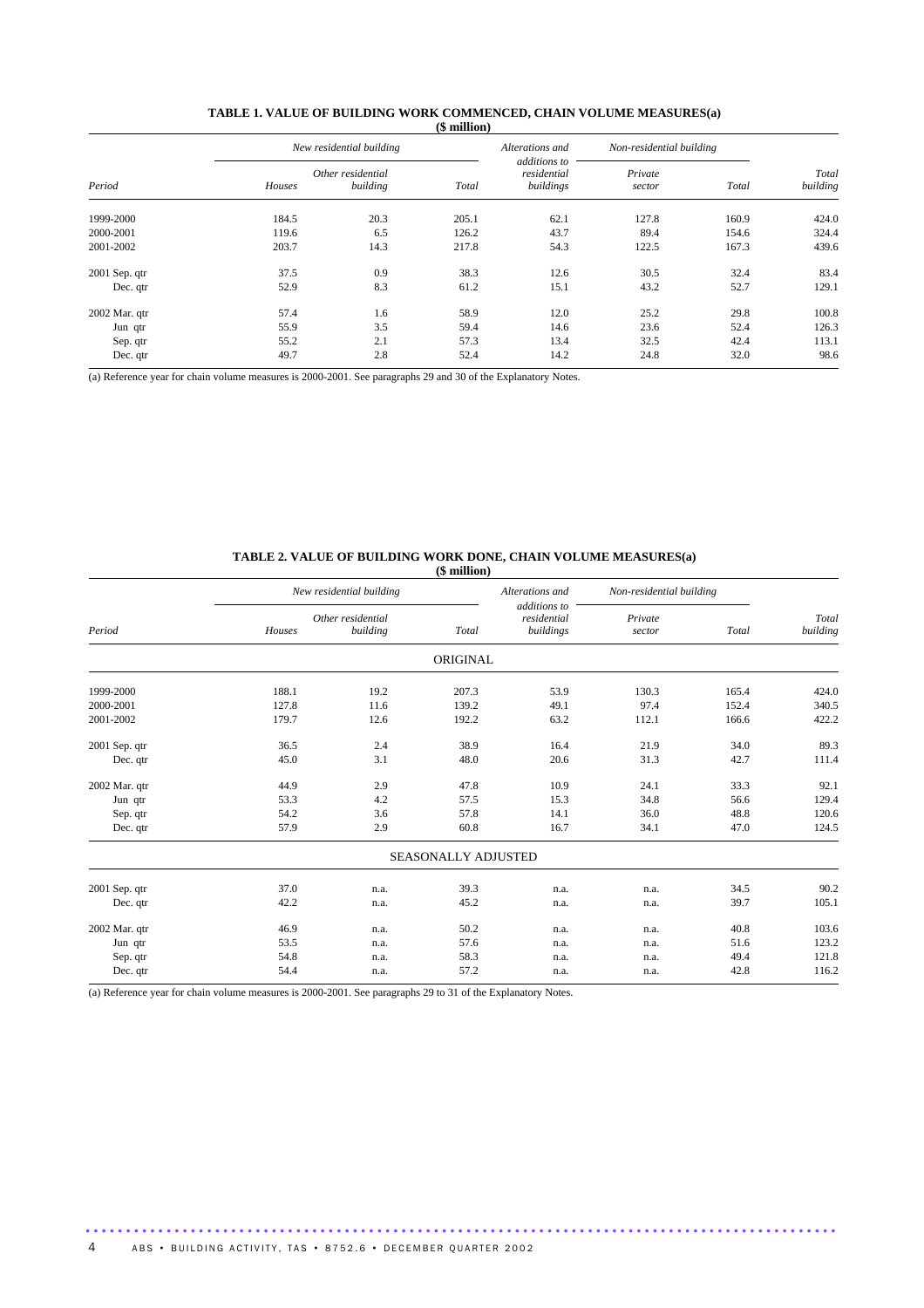| TABLE 3. VALUE OF BUILDING WORK DONE(a):SEASONALLY ADJUSTED SERIES |
|--------------------------------------------------------------------|
| $$$ million $)$                                                    |

|                 | New residential building |       |                             |                   |  |
|-----------------|--------------------------|-------|-----------------------------|-------------------|--|
| Period          | Houses                   | Total | Non-residential<br>building | Total<br>building |  |
| $2001$ Sep. qtr | 37.4                     | 39.7  | 35.0                        | 91.3              |  |
| Dec. qtr        | 42.9                     | 45.9  | 40.1                        | 106.4             |  |
| 2002 Mar. qtr   | 48.1                     | 51.4  | 41.0                        | 105.1             |  |
| Jun qtr         | 55.9                     | 60.1  | 51.7                        | 126.4             |  |
| Sep. qtr        | 58.6                     | 62.2  | 51.8                        | 129.1             |  |
| Dec. qtr        | 59.1                     | 62.0  | 45.3                        | 125.1             |  |

(a) From the September quarter 2000, data is inclusive of non- deductible GST payable on residential buildings. See paragraphs 9 and 10 of the Explanatory Notes.

### **TABLE 4. NUMBER OF DWELLING UNITS COMMENCED AND COMPLETED: SEASONALLY ADJUSTED SERIES**

|               |                   | New houses |           |           | Total dwelling units (includes conversions etc) |           |           |           |  |
|---------------|-------------------|------------|-----------|-----------|-------------------------------------------------|-----------|-----------|-----------|--|
| Period        | Private<br>sector |            | Total     |           | Private<br>sector                               |           | Total     |           |  |
|               | Commenced         | Completed  | Commenced | Completed | Commenced                                       | Completed | Commenced | Completed |  |
| 2001 Sep. qtr | 349               | 282        | 351       | 282       | 379                                             | 289       | 382       | 289       |  |
| Dec. qtr      | 440               | 339        | 449       | 340       | 482                                             | 358       | 480       | 360       |  |
| 2002 Mar. qtr | 464               | 304        | 492       | 303       | 483                                             | 346       | 518       | 350       |  |
| Jun qtr       | 455               | 438        | 474       | 447       | 512                                             | 458       | 548       | 461       |  |
| Sep. qtr      | 514               | 400        | 518       | 421       | 562                                             | 421       | 563       | 452       |  |
| Dec. qtr      | 418               | 447        | 425       | 469       | 428                                             | 475       | 425       | 495       |  |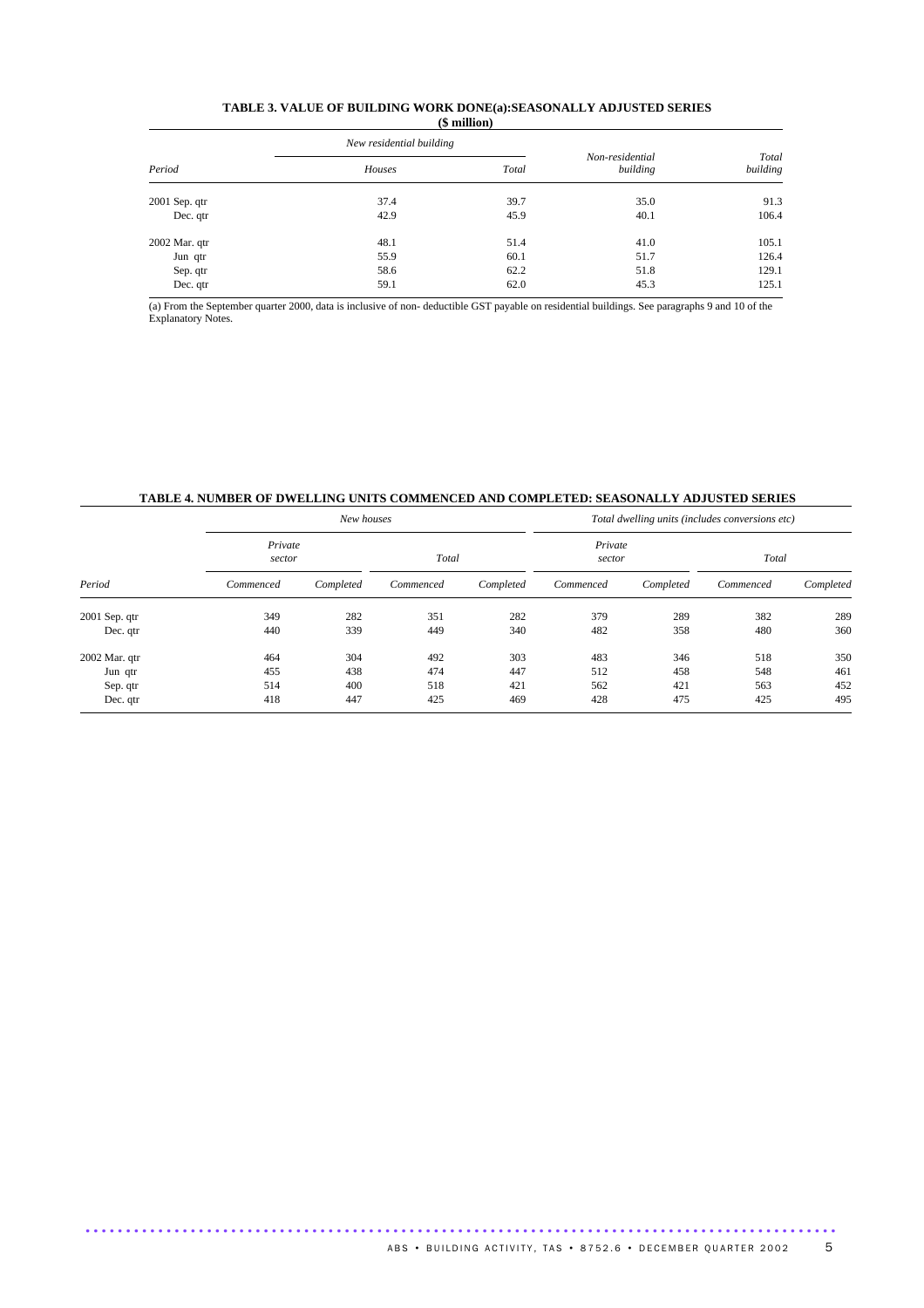|  |  | TABLE 5. NUMBER AND VALUE OF BUILDING COMMENCED(a): ORIGINAL |
|--|--|--------------------------------------------------------------|
|--|--|--------------------------------------------------------------|

|                                                  | Number of dwelling units                               |                                         |                                  |                                                        | Value (\$m)                   |                                                             |                                |                                                                   |                                  |                                           |                                  |
|--------------------------------------------------|--------------------------------------------------------|-----------------------------------------|----------------------------------|--------------------------------------------------------|-------------------------------|-------------------------------------------------------------|--------------------------------|-------------------------------------------------------------------|----------------------------------|-------------------------------------------|----------------------------------|
| Period                                           | New<br>houses                                          | New<br>other<br>residential<br>building | Con-<br>versions<br>etc.         | Total<br>dwelling<br>units                             | New<br>houses                 | New<br>other<br>residential<br>building                     | New<br>residential<br>building | Alterations<br>and<br>additions<br>to<br>residential<br>buildings | Total<br>residential<br>building | Total<br>non-resi-<br>dential<br>building | Total<br>building                |
|                                                  |                                                        |                                         |                                  |                                                        | PRIVATE SECTOR                |                                                             |                                |                                                                   |                                  |                                           |                                  |
| 1999-2000<br>2000-2001<br>2001-2002              | 1,519<br>1,027<br>1,716                                | 181<br>55<br>143                        | 43<br>11<br>10                   | 1,742<br>1,093<br>1,869                                | 163.4<br>118.7<br>200.6       | 17.7<br>5.9<br>13.2                                         | 181.1<br>124.6<br>213.8        | 54.9<br>42.3<br>55.5                                              | 236.1<br>166.9<br>269.3          | 125.8<br>89.3<br>124.8                    | 361.9<br>256.2<br>394.1          |
| 2001 Sep. qtr<br>Dec. qtr                        | 320<br>468                                             | 8<br>63                                 | $\sqrt{5}$<br>$\mathbf{1}$       | 333<br>532                                             | 37.4<br>53.4                  | 0.6<br>8.4                                                  | 38.0<br>61.8                   | 12.5<br>15.4                                                      | 50.6<br>77.2                     | 30.7<br>43.9                              | 81.3<br>121.1                    |
| 2002 Mar. qtr<br>Jun qtr<br>Sep. qtr<br>Dec. qtr | 463<br>465<br>469<br>444                               | 8<br>64<br>19<br>29                     | $\overline{4}$<br>$\overline{4}$ | 475<br>529<br>492<br>473                               | 54.4<br>55.3<br>58.2<br>54.2  | 0.6<br>3.6<br>2.2<br>2.9                                    | 55.0<br>59.0<br>60.4<br>57.1   | 12.1<br>15.5<br>14.6<br>15.6                                      | 67.1<br>74.4<br>74.9<br>72.6     | 25.8<br>24.4<br>33.9<br>26.0              | 93.0<br>98.8<br>108.9<br>98.7    |
|                                                  |                                                        |                                         |                                  |                                                        | PUBLIC SECTOR                 |                                                             |                                |                                                                   |                                  |                                           |                                  |
| 1999-2000<br>2000-2001<br>2001-2002              | 19<br>$\overline{7}$<br>58                             | $\overline{4}$<br>5<br>11               | $\mathbf{1}$<br>3                | 24<br>15<br>69                                         | 1.9<br>0.9<br>8.3             | 0.9<br>0.6<br>1.2                                           | 2.8<br>1.6<br>9.5              | 0.4<br>1.4<br>0.6                                                 | 3.2<br>3.0<br>10.1               | 32.6<br>65.2<br>46.1                      | 35.7<br>68.2<br>56.2             |
| 2001 Sep. qtr<br>Dec. qtr                        | $\overline{4}$<br>$\overline{2}$                       | $\sqrt{2}$                              |                                  | 6<br>$\overline{c}$                                    | 0.5<br>0.4                    | 0.2<br>$\overline{\phantom{0}}$                             | 0.7<br>0.4                     | 0.3                                                               | 1.0<br>0.4                       | 2.0<br>9.7                                | 3.0<br>10.1                      |
| 2002 Mar. qtr<br>Jun qtr<br>Sep. qtr<br>Dec. qtr | 31<br>21<br>$\overline{7}$<br>$\overline{\phantom{0}}$ | 9                                       |                                  | 40<br>21<br>$\overline{7}$<br>$\overline{\phantom{0}}$ | 4.3<br>3.1<br>1.1<br>$\equiv$ | 1.0<br>$\overline{\phantom{0}}$<br>$\overline{\phantom{0}}$ | 5.3<br>3.1<br>1.1              | 0.2<br>$\qquad \qquad$<br>0.1                                     | 5.6<br>3.1<br>1.1<br>0.1         | 4.7<br>29.7<br>10.3<br>7.5                | 10.3<br>32.9<br>11.4<br>7.5      |
|                                                  |                                                        |                                         |                                  |                                                        | <b>TOTAL</b>                  |                                                             |                                |                                                                   |                                  |                                           |                                  |
| 1999-2000<br>2000-2001<br>2001-2002              | 1,538<br>1,034<br>1,774                                | 185<br>60<br>154                        | 44<br>14<br>10                   | 1,766<br>1,108<br>1,938                                | 165.3<br>119.6<br>208.9       | 18.7<br>6.5<br>14.4                                         | 184.0<br>126.2<br>223.3        | 55.3<br>43.7<br>56.1                                              | 239.3<br>169.9<br>279.4          | 158.4<br>154.5<br>170.9                   | 397.6<br>324.4<br>450.3          |
| 2001 Sep. qtr<br>Dec. qtr                        | 324<br>470                                             | 10<br>63                                | 5<br>$\mathbf{1}$                | 339<br>534                                             | 37.9<br>53.8                  | 0.9<br>8.4                                                  | 38.8<br>62.2                   | 12.8<br>15.4                                                      | 51.6<br>77.6                     | 32.7<br>53.6                              | 84.2<br>131.1                    |
| 2002 Mar. qtr<br>Jun qtr<br>Sep. qtr<br>Dec. qtr | 494<br>486<br>476<br>444                               | 17<br>64<br>19<br>29                    | $\overline{4}$<br>$\overline{4}$ | 515<br>550<br>499<br>473                               | 58.7<br>58.4<br>59.3<br>54.2  | 1.6<br>3.6<br>2.2<br>2.9                                    | 60.3<br>62.1<br>61.5<br>57.1   | 12.4<br>15.5<br>14.6<br>15.6                                      | 72.7<br>77.6<br>76.1<br>72.7     | 30.5<br>54.2<br>44.2<br>33.5              | 103.2<br>131.7<br>120.3<br>106.2 |

(a) Data is inclusive of non-deductible GST payable on residential buildings. See paragraphs 9 and 10 of the Explanatory Notes.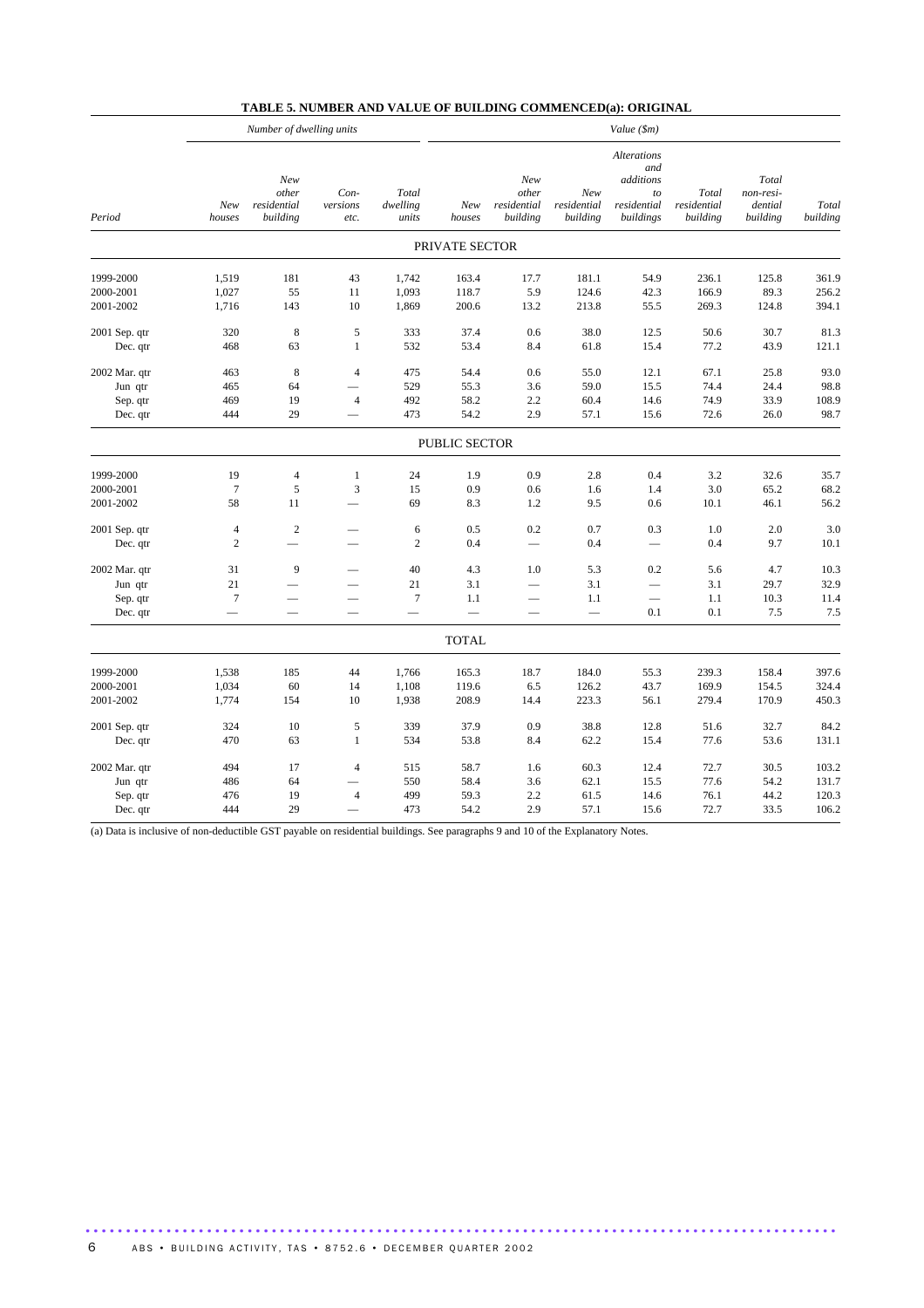#### **TABLE 6. VALUE OF NON-RESIDENTIAL BUILDING COMMENCED: ORIGINAL (\$ million)**

| Period        | Hotels<br>etc.           | <b>Shops</b> | Factories                | <b>Offices</b> | Other<br>business | premises Educational | Religious                |                                 | Entertain-<br>ment and<br>Health recreational | Miscel-<br>laneous | Total<br>non-resi-<br>dential<br>building |
|---------------|--------------------------|--------------|--------------------------|----------------|-------------------|----------------------|--------------------------|---------------------------------|-----------------------------------------------|--------------------|-------------------------------------------|
|               |                          |              |                          |                | PRIVATE SECTOR    |                      |                          |                                 |                                               |                    |                                           |
| 1999-2000     | 10.3                     | 23.6         | 12.3                     | 12.8           | 18.6              | 2.1                  | 1.5                      | 10.4                            | 25.4                                          | 8.9                | 125.8                                     |
| 2000-2001     | 18.3                     | 12.3         | 7.6                      | 13.3           | 5.2               | 5.4                  | 2.9                      | 13.7                            | 5.5                                           | 5.3                | 89.3                                      |
| 2001-2002     | 7.8                      | 22.9         | 6.6                      | 9.3            | 22.5              | 11.4                 | 1.0                      | 35.7                            | 2.3                                           | 5.4                | 124.8                                     |
| 2001 Sep. qtr | 1.1                      | 6.2          | 1.8                      | 1.3            | 9.3               | $\qquad \qquad$      | 0.3                      | 7.1                             | 1.5                                           | 2.0                | 30.7                                      |
| Dec. qtr      | 2.5                      | 6.3          | 1.6                      | 2.7            | 4.0               | 2.1                  | $\overline{\phantom{0}}$ | 23.7                            | 0.2                                           | 0.7                | 43.9                                      |
| 2002 Mar. qtr | 0.2                      | 3.5          | 1.7                      | 1.9            | 6.3               | 8.8                  | $\qquad \qquad -$        | 1.5                             | 0.4                                           | 1.5                | 25.8                                      |
| Jun qtr       | 3.9                      | 6.9          | 1.6                      | 3.4            | 2.7               | 0.5                  | 0.7                      | 3.3                             | 0.2                                           | 1.1                | 24.4                                      |
| Sep. qtr      | 0.7                      | 12.2         | 1.5                      | 3.6            | 2.8               | 0.5                  | 0.8                      | 10.0                            | 0.4                                           | 1.5                | 33.9                                      |
| Dec. qtr      | 4.1                      | 4.9          | 1.9                      | 7.4            | 2.7               | 2.4                  |                          | 2.6                             |                                               | 0.1                | 26.0                                      |
|               |                          |              |                          |                | PUBLIC SECTOR     |                      |                          |                                 |                                               |                    |                                           |
| 1999-2000     | $\overline{\phantom{0}}$ | 0.1          |                          | 5.7            | 0.6               | 14.4                 |                          | 2.3                             | 4.4                                           | 5.1                | 32.6                                      |
| 2000-2001     | 0.5                      | 0.1          | 1.0                      | 5.0            | 0.4               | 26.5                 |                          | 8.2                             | 17.3                                          | 6.2                | 65.2                                      |
| 2001-2002     | $\overline{\phantom{0}}$ | 0.4          | 0.2                      | 4.8            | 1.8               | 32.3                 | $\overline{\phantom{0}}$ | 2.6                             | 1.7                                           | 2.3                | 46.1                                      |
| 2001 Sep. qtr |                          | 0.1          | 0.2                      | 0.1            | 0.2               | 0.6                  | -                        | 0.2                             | 0.2                                           | 0.3                | 2.0                                       |
| Dec. qtr      | $\overline{\phantom{0}}$ | 0.3          |                          | 3.7            | 1.5               | 3.2                  |                          | $\overbrace{\phantom{1232211}}$ | 0.4                                           | 0.6                | 9.7                                       |
| 2002 Mar. qtr |                          |              | $\overline{\phantom{0}}$ | 0.9            |                   | 2.9                  |                          |                                 | 0.3                                           | 0.6                | 4.7                                       |
| Jun qtr       |                          |              |                          | 0.2            | 0.1               | 25.5                 | $\overline{\phantom{0}}$ | 2.3                             | 0.8                                           | 0.8                | 29.7                                      |
| Sep. qtr      | $\overline{\phantom{0}}$ | 0.1          | 1.3                      | 2.7            | 0.1               | 2.1                  |                          | 3.5                             | 0.1                                           | 0.4                | 10.3                                      |
| Dec. qtr      |                          | 0.1          | $\overline{\phantom{0}}$ | 0.7            | 0.8               | 3.7                  |                          | 1.0                             | 0.8                                           | 0.4                | 7.5                                       |
|               |                          |              |                          |                | <b>TOTAL</b>      |                      |                          |                                 |                                               |                    |                                           |
| 1999-2000     | 10.3                     | 23.6         | 12.3                     | 18.5           | 19.1              | 16.5                 | 1.5                      | 12.7                            | 29.8                                          | 14.0               | 158.4                                     |
| 2000-2001     | 18.8                     | 12.4         | 8.5                      | 18.3           | 5.6               | 31.9                 | 2.9                      | 21.9                            | 22.8                                          | 11.4               | 154.5                                     |
| 2001-2002     | 7.8                      | 23.3         | 6.8                      | 14.1           | 24.2              | 43.7                 | 1.0                      | 38.3                            | 4.0                                           | 7.7                | 170.9                                     |
| 2001 Sep. qtr | 1.1                      | 6.3          | 2.0                      | 1.4            | 9.5               | 0.6                  | 0.3                      | 7.4                             | 1.7                                           | 2.3                | 32.7                                      |
| Dec. qtr      | 2.5                      | 6.5          | 1.6                      | 6.4            | 5.5               | 5.4                  | $\overline{\phantom{0}}$ | 23.7                            | 0.6                                           | 1.3                | 53.6                                      |
| 2002 Mar. qtr | 0.2                      | 3.5          | 1.7                      | 2.8            | 6.3               | 11.7                 | $\qquad \qquad -$        | 1.5                             | 0.6                                           | 2.1                | 30.5                                      |
| Jun qtr       | 3.9                      | 6.9          | 1.6                      | 3.6            | 2.9               | 26.0                 | 0.7                      | 5.6                             | 1.0                                           | 1.9                | 54.2                                      |
| Sep. qtr      | 0.7                      | 12.3         | 2.8                      | 6.3            | 2.9               | 2.6                  | 0.8                      | 13.4                            | 0.4                                           | 1.9                | 44.2                                      |
| Dec. qtr      | 4.1                      | 4.9          | 1.9                      | 8.1            | 3.4               | 6.1                  |                          | 3.6                             | 0.8                                           | 0.5                | 33.5                                      |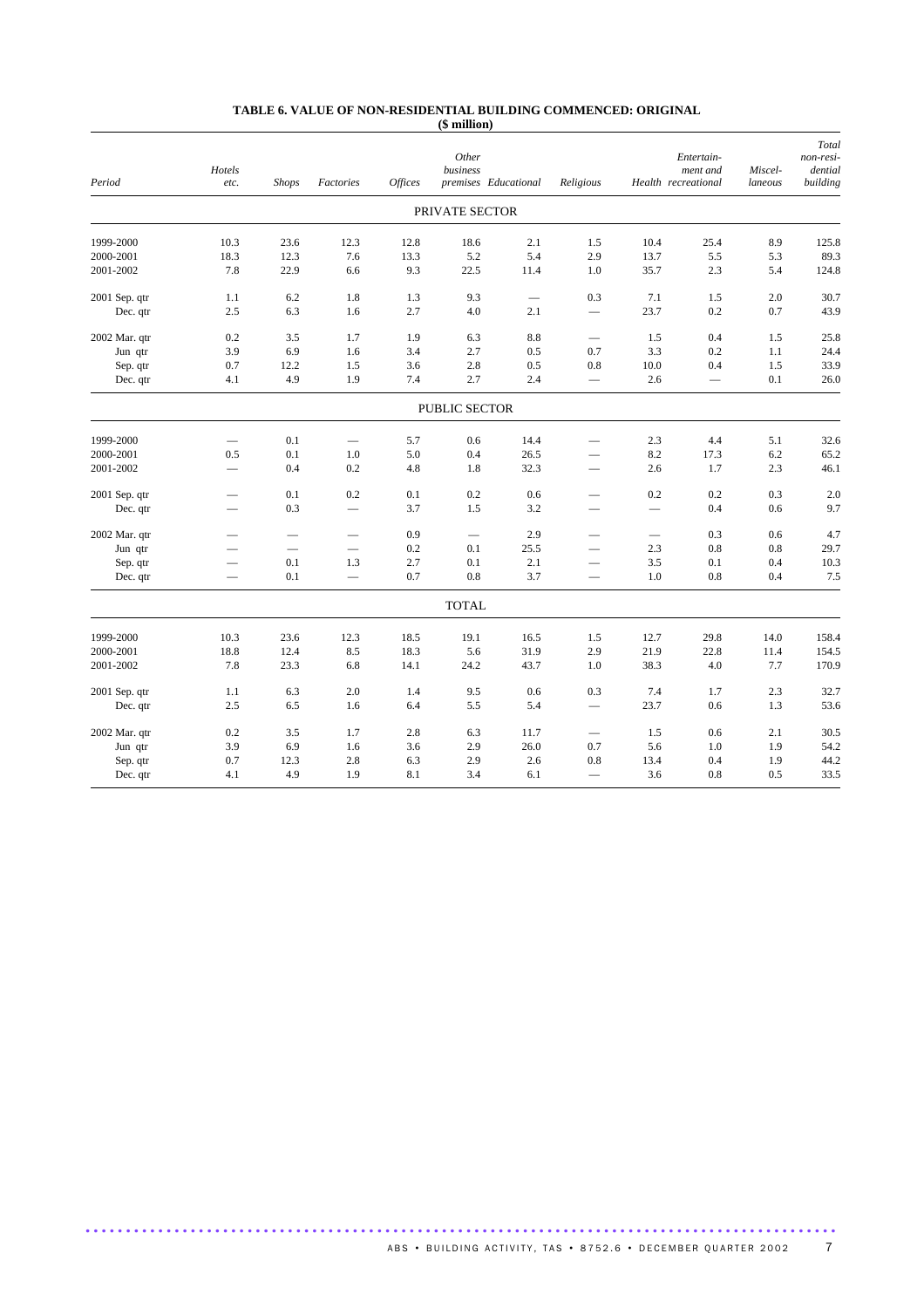| Number of dwelling units |                |                                         |                          |                            | Value (\$m)    |                                         |                                |                                                                          |                                  |                                           |                   |  |
|--------------------------|----------------|-----------------------------------------|--------------------------|----------------------------|----------------|-----------------------------------------|--------------------------------|--------------------------------------------------------------------------|----------------------------------|-------------------------------------------|-------------------|--|
| Period                   | New<br>houses  | New<br>other<br>residential<br>building | Con-<br>versions<br>etc. | Total<br>dwelling<br>units | New<br>houses  | New<br>other<br>residential<br>building | New<br>residential<br>building | <b>Alterations</b><br>and<br>additions<br>to<br>residential<br>buildings | Total<br>residential<br>building | Total<br>non-resi-<br>dential<br>building | Total<br>building |  |
|                          |                |                                         |                          |                            | PRIVATE SECTOR |                                         |                                |                                                                          |                                  |                                           |                   |  |
| 1999-2000                | 940            | 188                                     | 31                       | 1,159                      | 98.0           | 17.4                                    | 115.4                          | 26.8                                                                     | 142.2                            | 63.2                                      | 205.4             |  |
| 2000-2001                | 778            | 62                                      | 30                       | 870                        | 83.2           | 4.9                                     | 88.1                           | 28.8                                                                     | 116.9                            | 43.6                                      | 160.5             |  |
| 2001-2002                | 1,104          | 151                                     | $\mathfrak{Z}$           | 1,258                      | 126.3          | 13.5                                    | 139.8                          | 27.8                                                                     | 167.7                            | 86.5                                      | 254.2             |  |
| 2001 Sep. qtr            | 819            | 63                                      | 35                       | 917                        | 88.0           | 9.6                                     | 97.6                           | 32.4                                                                     | 130.1                            | 55.1                                      | 185.2             |  |
| Dec. qtr                 | 915            | 108                                     | 31                       | 1,054                      | 98.7           | 11.5                                    | 110.1                          | 38.8                                                                     | 148.9                            | 67.9                                      | 216.8             |  |
| 2002 Mar. qtr            | 1,077          | 112                                     | $\sqrt{5}$               | 1,194                      | 116.4          | 11.8                                    | 128.2                          | 25.3                                                                     | 153.5                            | 75.5                                      | 229.0             |  |
| Jun qtr                  | 1,104          | 151                                     | 3                        | 1,258                      | 126.3          | 13.5                                    | 139.8                          | 27.8                                                                     | 167.7                            | 86.5                                      | 254.2             |  |
| Sep. qtr                 | 1,181          | 149                                     | 6                        | 1,336                      | 136.5          | 13.8                                    | 150.2                          | 30.8                                                                     | 181.0                            | 88.3                                      | 269.3             |  |
| Dec. qtr                 | 1,141          | 145                                     | 5                        | 1,291                      | 135.8          | 10.5                                    | 146.3                          | 27.4                                                                     | 173.7                            | 64.4                                      | 238.1             |  |
|                          |                |                                         |                          |                            | PUBLIC SECTOR  |                                         |                                |                                                                          |                                  |                                           |                   |  |
| 1999-2000                | $\overline{c}$ | $\overline{4}$                          | $\overline{\phantom{a}}$ | 6                          | 0.3            | 0.9                                     | 1.3                            |                                                                          | 1.3                              | 13.5                                      | 14.8              |  |
| 2000-2001                | $\mathbf{1}$   | $\overline{\phantom{a}}$                |                          | $\mathbf{1}$               | 0.1            | $\overline{\phantom{0}}$                | 0.1                            | 0.1                                                                      | 0.2                              | 43.6                                      | 43.8              |  |
| 2001-2002                | 52             | 9                                       |                          | 61                         | 7.6            | 1.0                                     | 8.6                            | 0.2                                                                      | 8.8                              | 41.7                                      | 50.6              |  |
| 2001 Sep. qtr            | $\overline{4}$ | $\overline{c}$                          |                          | $\sqrt{6}$                 | 0.5            | 0.2                                     | 0.7                            | 0.2                                                                      | 0.9                              | 29.4                                      | 30.3              |  |
| Dec. qtr                 | 6              | $\overline{\phantom{0}}$                | $\overline{\phantom{0}}$ | 6                          | 0.9            | $\overline{\phantom{0}}$                | 0.9                            | 0.2                                                                      | 1.1                              | 33.0                                      | 34.1              |  |
| 2002 Mar. qtr            | 32             | 9                                       |                          | 41                         | 4.6            | 1.0                                     | 5.6                            | 0.2                                                                      | 5.8                              | 23.4                                      | 29.2              |  |
| Jun qtr                  | 52             | 9                                       |                          | 61                         | 7.6            | 1.0                                     | 8.6                            | 0.2                                                                      | 8.8                              | 41.7                                      | 50.6              |  |
| Sep. qtr                 | 38             |                                         | $\overline{\phantom{m}}$ | 38                         | 5.7            | $\overline{\phantom{0}}$                | 5.7                            | $\qquad \qquad -$                                                        | 5.7                              | 42.4                                      | 48.1              |  |
| Dec. qtr                 | 16             |                                         |                          | 16                         | 2.2            |                                         | 2.2                            |                                                                          | 2.2                              | 38.7                                      | 40.9              |  |
|                          |                |                                         |                          |                            | <b>TOTAL</b>   |                                         |                                |                                                                          |                                  |                                           |                   |  |
| 1999-2000                | 942            | 192                                     | 31                       | 1,165                      | 98.4           | 18.3                                    | 116.7                          | 26.8                                                                     | 143.5                            | 76.6                                      | 220.2             |  |
| 2000-2001                | 779            | 62                                      | 30                       | 871                        | 83.3           | 4.9                                     | 88.2                           | 28.9                                                                     | 117.1                            | 87.2                                      | 204.3             |  |
| 2001-2002                | 1,156          | 160                                     | 3                        | 1,319                      | 133.9          | 14.5                                    | 148.4                          | 28.1                                                                     | 176.5                            | 128.3                                     | 304.8             |  |
| 2001 Sep. qtr            | 823            | 65                                      | 35                       | 923                        | 88.5           | 9.8                                     | 98.3                           | 32.6                                                                     | 131.0                            | 84.5                                      | 215.5             |  |
| Dec. qtr                 | 921            | 108                                     | 31                       | 1,060                      | 99.6           | 11.5                                    | 111.0                          | 39.0                                                                     | 150.0                            | 100.9                                     | 250.9             |  |
| 2002 Mar. qtr            | 1,109          | 121                                     | 5                        | 1,235                      | 121.0          | 12.8                                    | 133.8                          | 25.5                                                                     | 159.3                            | 98.9                                      | 258.2             |  |
| Jun qtr                  | 1,156          | 160                                     | 3                        | 1,319                      | 133.9          | 14.5                                    | 148.4                          | 28.1                                                                     | 176.5                            | 128.3                                     | 304.8             |  |
| Sep. qtr                 | 1,219          | 149                                     | 6                        | 1,374                      | 142.1          | 13.8                                    | 155.9                          | 30.8                                                                     | 186.7                            | 130.7                                     | 317.4             |  |
| Dec. qtr                 | 1,157          | 145                                     | 5                        | 1,307                      | 138.0          | 10.5                                    | 148.4                          | 27.4                                                                     | 175.9                            | 103.1                                     | 279.0             |  |

#### **TABLE 7. NUMBER AND VALUE OF BUILDING UNDER CONSTRUCTION AT END OF PERIOD(a): ORIGINAL**

(a) Data is inclusive of non-deductible GST payable on residential buildings. See paragraphs 9 and 10 of the Explanatory Notes.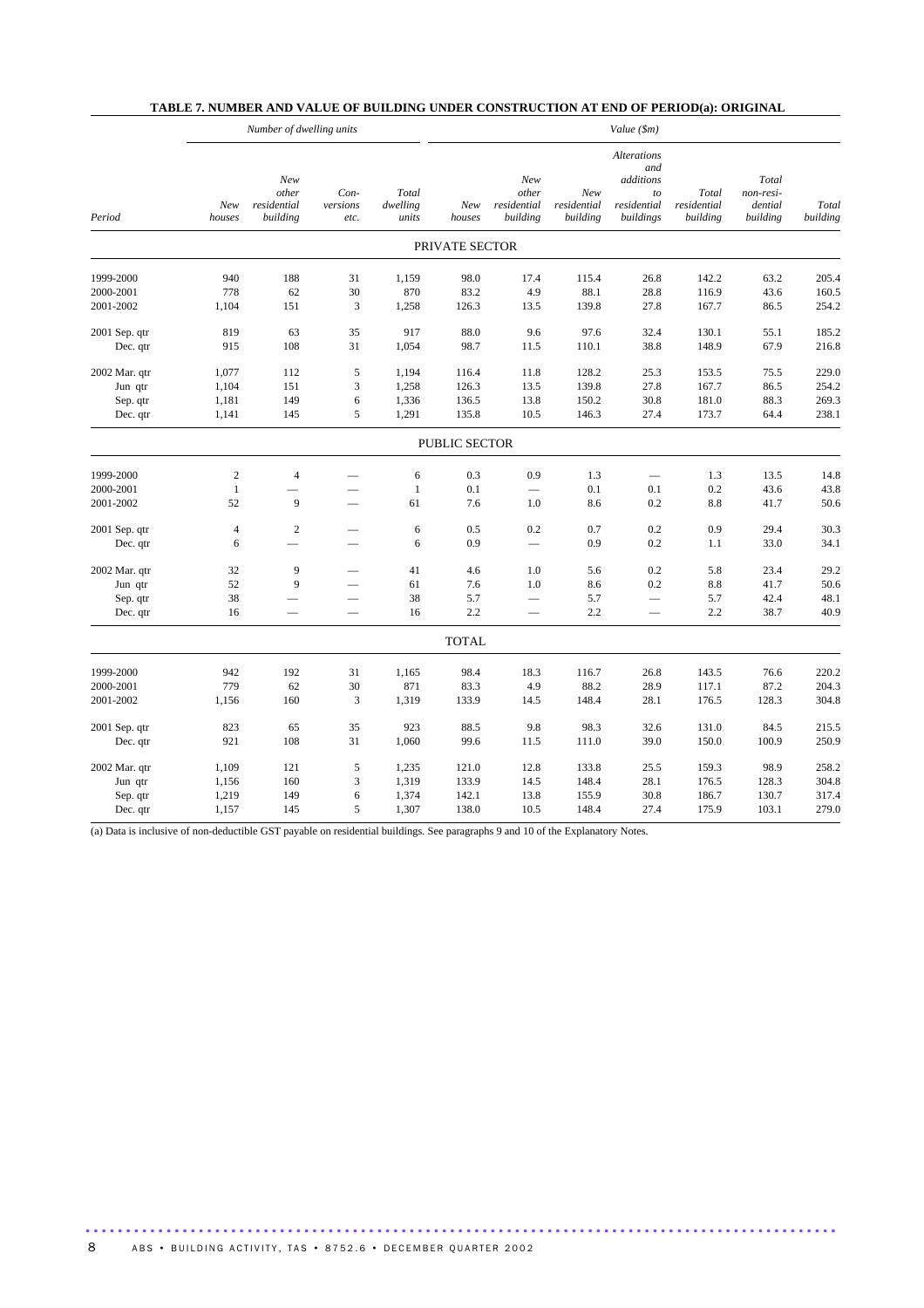#### **TABLE 8. VALUE OF NON-RESIDENTIAL BUILDING UNDER CONSTRUCTION AT END OF PERIOD: ORIGINAL (\$ million)**

| Period        | Hotels<br>etc.           | <b>Shops</b>             | Factories                     | <b>Offices</b> | Other<br>business | premises Educational | Religious                |                          | Entertain-<br>ment and<br>Health recreational | Miscel-<br>laneous | Total<br>non-resi-<br>dential<br>building |
|---------------|--------------------------|--------------------------|-------------------------------|----------------|-------------------|----------------------|--------------------------|--------------------------|-----------------------------------------------|--------------------|-------------------------------------------|
|               |                          |                          |                               |                | PRIVATE SECTOR    |                      |                          |                          |                                               |                    |                                           |
| 1999-2000     | 7.2                      | 8.1                      | 7.6                           | 1.5            | 3.1               | 0.2                  | 2.5                      | 8.1                      | 18.8                                          | 5.9                | 63.2                                      |
| 2000-2001     | 15.3                     | 2.4                      | 6.4                           | 1.7            | 1.5               | 2.2                  | 2.7                      | 7.4                      | 2.3                                           | 1.8                | 43.6                                      |
| 2001-2002     | 5.3                      | $\!\!\!\!\!8.8$          | 2.5                           | 3.5            | 15.2              | 8.8                  | 2.5                      | 37.1                     | 2.4                                           | 0.5                | 86.5                                      |
| 2001 Sep. qtr | 12.9                     | 4.7                      | 5.1                           | 1.3            | 9.1               | 0.6                  | 2.1                      | 13.9                     | 4.0                                           | 1.3                | 55.1                                      |
| Dec. qtr      | 3.0                      | 3.5                      | 4.9                           | 2.4            | 11.2              | 2.5                  | 2.1                      | 35.0                     | 2.3                                           | 1.1                | 67.9                                      |
| 2002 Mar. qtr | 1.7                      | 4.4                      | 2.3                           | 0.8            | 14.9              | 9.5                  | 2.1                      | 35.3                     | 2.6                                           | 1.9                | 75.5                                      |
| Jun qtr       | 5.3                      | 8.8                      | 2.5                           | 3.5            | 15.2              | $\!\!\!\!\!8.8$      | 2.5                      | 37.1                     | 2.4                                           | 0.5                | 86.5                                      |
| Sep. qtr      | 1.9                      | 16.7                     | 2.2                           | 3.5            | 11.3              | 8.6                  | 3.4                      | 39.1                     | 0.6                                           | 1.1                | 88.3                                      |
| Dec. qtr      | 4.9                      | 6.4                      | 4.0                           | 8.5            | 5.2               | 2.6                  | 2.6                      | 29.0                     | 0.2                                           | 1.1                | 64.4                                      |
|               |                          |                          |                               |                | PUBLIC SECTOR     |                      |                          |                          |                                               |                    |                                           |
| 1999-2000     |                          |                          |                               | 0.4            |                   | 6.1                  |                          | 0.5                      | 2.9                                           | 3.5                | 13.5                                      |
| 2000-2001     |                          |                          |                               | 2.7            | 0.1               | 22.4                 |                          | 2.1                      | 12.4                                          | 3.9                | 43.6                                      |
| 2001-2002     |                          | $\overline{\phantom{0}}$ | $\overline{\phantom{0}}$      | 1.8            | 0.1               | 21.9                 |                          | 2.3                      | 14.2                                          | 1.4                | 41.7                                      |
| 2001 Sep. qtr |                          |                          | 0.2                           | 1.7            | 0.2               | 11.1                 | $\overline{\phantom{0}}$ | 0.2                      | 11.8                                          | 4.2                | 29.4                                      |
| Dec. qtr      |                          |                          | $\frac{1}{2}$                 | 5.3            | 1.6               | 11.7                 |                          |                          | 13.4                                          | 0.9                | 33.0                                      |
| 2002 Mar. qtr | -                        | $\overline{\phantom{0}}$ | $\overbrace{\phantom{12332}}$ | 4.2            | $\qquad \qquad -$ | 5.2                  |                          | $\overline{\phantom{0}}$ | 13.4                                          | 0.6                | 23.4                                      |
| Jun qtr       |                          |                          | $\overline{\phantom{0}}$      | 1.8            | 0.1               | 21.9                 | $\overline{\phantom{0}}$ | 2.3                      | 14.2                                          | 1.4                | 41.7                                      |
| Sep. qtr      |                          |                          | 1.3                           | 2.4            | $\qquad \qquad$   | 18.2                 | $\overline{\phantom{0}}$ | 5.2                      | 14.2                                          | 1.1                | 42.4                                      |
| Dec. qtr      | $\overline{\phantom{0}}$ |                          | 3.1                           | 2.4            | 0.6               | 12.5                 | $\overline{\phantom{0}}$ | 4.9                      | 13.9                                          | 1.4                | 38.7                                      |
|               |                          |                          |                               |                | <b>TOTAL</b>      |                      |                          |                          |                                               |                    |                                           |
| 1999-2000     | 7.2                      | 8.1                      | 7.6                           | 2.0            | 3.1               | 6.4                  | 2.5                      | 8.6                      | 21.7                                          | 9.4                | 76.6                                      |
| 2000-2001     | 15.3                     | 2.4                      | 6.4                           | 4.4            | 1.5               | 24.6                 | 2.7                      | 9.5                      | 14.7                                          | 5.7                | 87.2                                      |
| 2001-2002     | 5.3                      | 8.8                      | 2.5                           | 5.3            | 15.4              | 30.7                 | 2.5                      | 39.4                     | 16.6                                          | 1.8                | 128.3                                     |
| 2001 Sep. qtr | 12.9                     | 4.7                      | 5.4                           | 3.1            | 9.3               | 11.7                 | 2.1                      | 14.1                     | 15.8                                          | 5.5                | 84.5                                      |
| Dec. qtr      | 3.0                      | 3.5                      | 4.9                           | 7.7            | 12.8              | 14.2                 | 2.1                      | 35.0                     | 15.7                                          | 2.0                | 100.9                                     |
| 2002 Mar. qtr | 1.7                      | 4.4                      | 2.3                           | 5.0            | 14.9              | 14.7                 | 2.1                      | 35.3                     | 16.0                                          | 2.6                | 98.9                                      |
| Jun qtr       | 5.3                      | 8.8                      | 2.5                           | 5.3            | 15.4              | 30.7                 | 2.5                      | 39.4                     | 16.6                                          | 1.8                | 128.3                                     |
| Sep. qtr      | 1.9                      | 16.7                     | 3.5                           | 5.9            | 11.3              | 26.8                 | 3.4                      | 44.4                     | 14.8                                          | 2.1                | 130.7                                     |
| Dec. qtr      | 4.9                      | 6.4                      | 7.1                           | 10.9           | 5.8               | 15.0                 | 2.6                      | 33.9                     | 14.1                                          | 2.5                | 103.1                                     |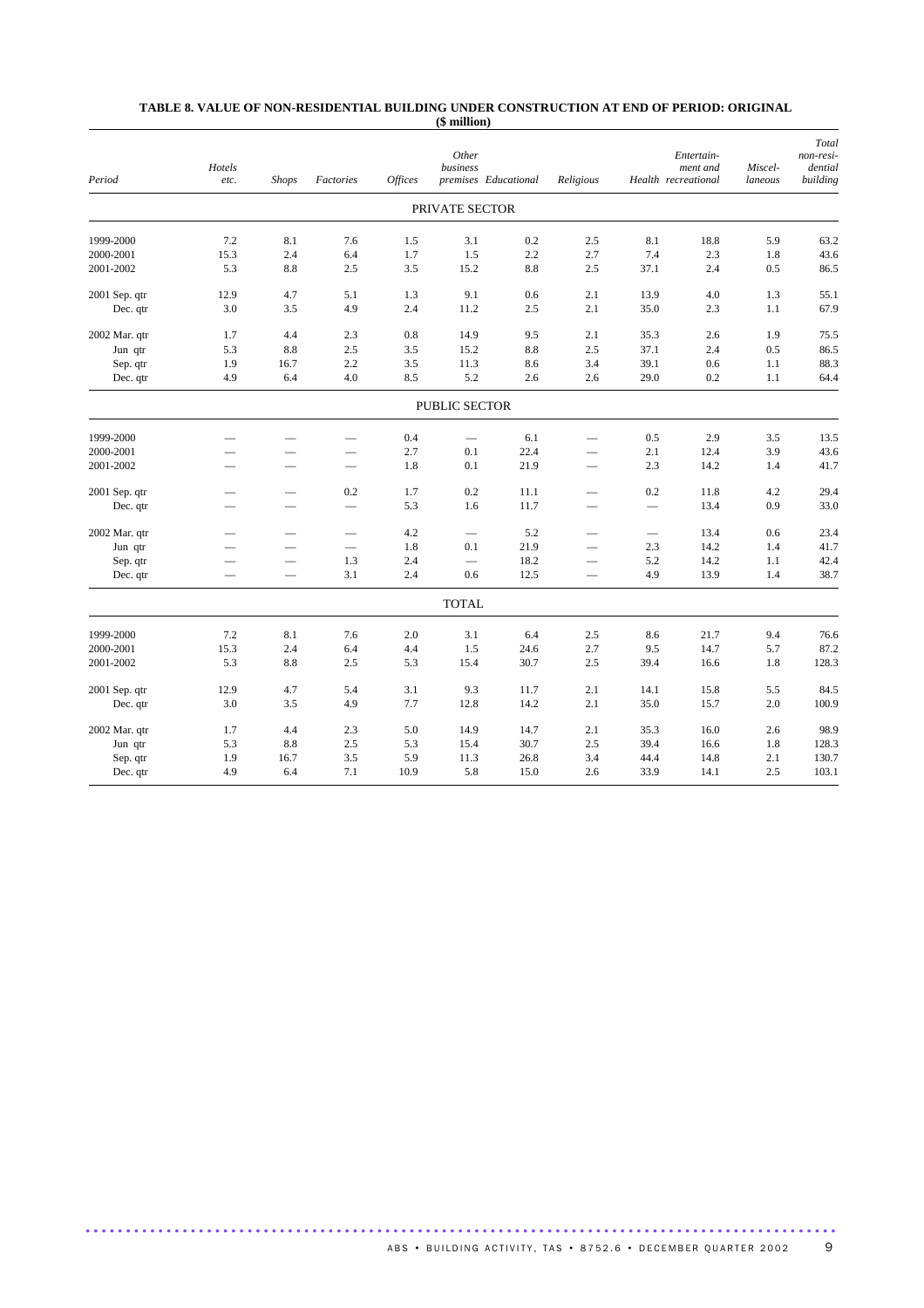|               |                          | Number of dwelling units                |                          |                            | Value (\$m)    |                                         |                                |                                                                                |                                  |                                           |                   |  |
|---------------|--------------------------|-----------------------------------------|--------------------------|----------------------------|----------------|-----------------------------------------|--------------------------------|--------------------------------------------------------------------------------|----------------------------------|-------------------------------------------|-------------------|--|
| Period        | New<br>houses            | New<br>other<br>residential<br>building | Con-<br>versions<br>etc. | Total<br>dwelling<br>units | New<br>houses  | New<br>other<br>residential<br>building | New<br>residential<br>building | <b>Alterations</b><br>and<br>additions<br>$\it to$<br>residential<br>buildings | Total<br>residential<br>building | Total<br>non-resi-<br>dential<br>building | Total<br>building |  |
|               |                          |                                         |                          |                            | PRIVATE SECTOR |                                         |                                |                                                                                |                                  |                                           |                   |  |
| 1999-2000     | 1,530                    | 128                                     | 16                       | 1,675                      | 162.2          | 9.5                                     | 171.7                          | 49.3                                                                           | 221.0                            | 118.1                                     | 339.0             |  |
| 2000-2001     | 1,168                    | 179                                     | 12                       | 1,359                      | 137.0          | 18.6                                    | 155.6                          | 41.5                                                                           | 197.1                            | 106.1                                     | 303.2             |  |
| 2001-2002     | 1,364                    | 52                                      | 37                       | 1,454                      | 162.6          | 9.5                                     | 172.1                          | 64.2                                                                           | 236.3                            | 82.0                                      | 318.4             |  |
| 2001 Sep. qtr | 276                      | $\overline{7}$                          | $\overline{\phantom{0}}$ | 283                        | 33.4           | 0.9                                     | 34.3                           | 10.2                                                                           | 44.5                             | 15.1                                      | 59.6              |  |
| Dec. qtr      | 367                      | 18                                      | 5                        | 391                        | 43.4           | 6.5                                     | 49.9                           | 13.9                                                                           | 63.9                             | 34.2                                      | 98.0              |  |
| 2002 Mar. qtr | 292                      | $\overline{4}$                          | 30                       | 326                        | 36.8           | 0.3                                     | 37.1                           | 27.1                                                                           | 64.2                             | 18.8                                      | 83.0              |  |
| Jun qtr       | 429                      | 23                                      | $\overline{c}$           | 454                        | 49.0           | 1.8                                     | 50.8                           | 13.0                                                                           | 63.8                             | 14.0                                      | 77.8              |  |
| Sep. qtr      | 389                      | 21                                      | $\mathbf{1}$             | 411                        | 49.1           | 2.2                                     | 51.2                           | 13.2                                                                           | 64.4                             | 32.6                                      | 97.0              |  |
| Dec. qtr      | 484                      | 33                                      | $\mathbf{1}$             | 518                        | 59.7           | 6.4                                     | 66.1                           | 19.9                                                                           | 86.0                             | 53.7                                      | 139.7             |  |
|               |                          |                                         |                          |                            | PUBLIC SECTOR  |                                         |                                |                                                                                |                                  |                                           |                   |  |
| 1999-2000     | 17                       |                                         | $\mathbf{1}$             | 18                         | 1.5            | $\overline{\phantom{0}}$                | 1.5                            | 0.3                                                                            | 1.8                              | 58.7                                      | 60.5              |  |
| 2000-2001     | $\,8\,$                  | 9                                       | 3                        | 20                         | 1.2            | 1.6                                     | 2.8                            | 1.4                                                                            | 4.2                              | 38.5                                      | 42.7              |  |
| 2001-2002     | 6                        | $\overline{c}$                          |                          | 8                          | 0.7            | 0.2                                     | 0.9                            | 0.5                                                                            | 1.3                              | 50.0                                      | 51.3              |  |
| 2001 Sep. qtr |                          |                                         |                          |                            |                |                                         |                                | 0.2                                                                            | 0.2                              | 16.0                                      | 16.1              |  |
| Dec. qtr      | $\overline{\phantom{0}}$ | $\overline{c}$                          |                          | $\overline{2}$             |                | 0.2                                     | 0.2                            | $\overline{\phantom{0}}$                                                       | 0.2                              | 7.8                                       | 8.0               |  |
| 2002 Mar. qtr | 5                        |                                         |                          | 5                          | 0.6            |                                         | 0.6                            | 0.2                                                                            | 0.8                              | 14.6                                      | 15.4              |  |
| Jun qtr       | $\mathbf{1}$             |                                         |                          | $\mathbf{1}$               | 0.1            |                                         | 0.1                            | $\overline{\phantom{0}}$                                                       | 0.1                              | 11.6                                      | 11.7              |  |
| Sep. qtr      | 21                       | 9                                       |                          | 30                         | 3.1            | 1.0                                     | 4.1                            | 0.2                                                                            | 4.4                              | 10.0                                      | 14.4              |  |
| Dec. qtr      | 22                       |                                         | $\overline{\phantom{0}}$ | 22                         | 3.7            | $\overline{\phantom{0}}$                | 3.7                            | 0.1                                                                            | 3.8                              | 14.0                                      | 17.7              |  |
|               |                          |                                         |                          |                            | <b>TOTAL</b>   |                                         |                                |                                                                                |                                  |                                           |                   |  |
| 1999-2000     | 1,547                    | 128                                     | 17                       | 1,693                      | 163.7          | 9.5                                     | 173.2                          | 49.6                                                                           | 222.8                            | 176.8                                     | 399.5             |  |
| 2000-2001     | 1,176                    | 188                                     | 15                       | 1,379                      | 138.1          | 20.2                                    | 158.3                          | 43.0                                                                           | 201.3                            | 144.6                                     | 345.9             |  |
| 2001-2002     | 1,370                    | 54                                      | 37                       | 1,462                      | 163.3          | 9.7                                     | 173.0                          | 64.7                                                                           | 237.7                            | 132.0                                     | 369.7             |  |
| 2001 Sep. qtr | 276                      | $\overline{7}$                          | $\overline{\phantom{0}}$ | 283                        | 33.4           | 0.9                                     | 34.3                           | 10.4                                                                           | 44.7                             | 31.1                                      | 75.8              |  |
| Dec. qtr      | 367                      | 20                                      | 5                        | 393                        | 43.4           | 6.7                                     | 50.1                           | 13.9                                                                           | 64.0                             | 42.0                                      | 106.1             |  |
| 2002 Mar. qtr | 297                      | $\overline{4}$                          | 30                       | 331                        | 37.4           | 0.3                                     | 37.7                           | 27.3                                                                           | 65.0                             | 33.4                                      | 98.4              |  |
| Jun qtr       | 430                      | 23                                      | $\overline{2}$           | 455                        | 49.0           | 1.8                                     | 50.9                           | 13.1                                                                           | 63.9                             | 25.5                                      | 89.5              |  |
| Sep. qtr      | 410                      | 30                                      | $\mathbf{1}$             | 441                        | 52.2           | 3.2                                     | 55.4                           | 13.4                                                                           | 68.8                             | 42.6                                      | 111.4             |  |
| Dec. qtr      | 506                      | 33                                      | $\mathbf{1}$             | 540                        | 63.4           | 6.4                                     | 69.8                           | 20.0                                                                           | 89.8                             | 67.6                                      | 157.4             |  |

(a) Data is inclusive of non-deductible GST payable on residential buildings. See paragraphs 9 and 10 of the Explanatory Notes.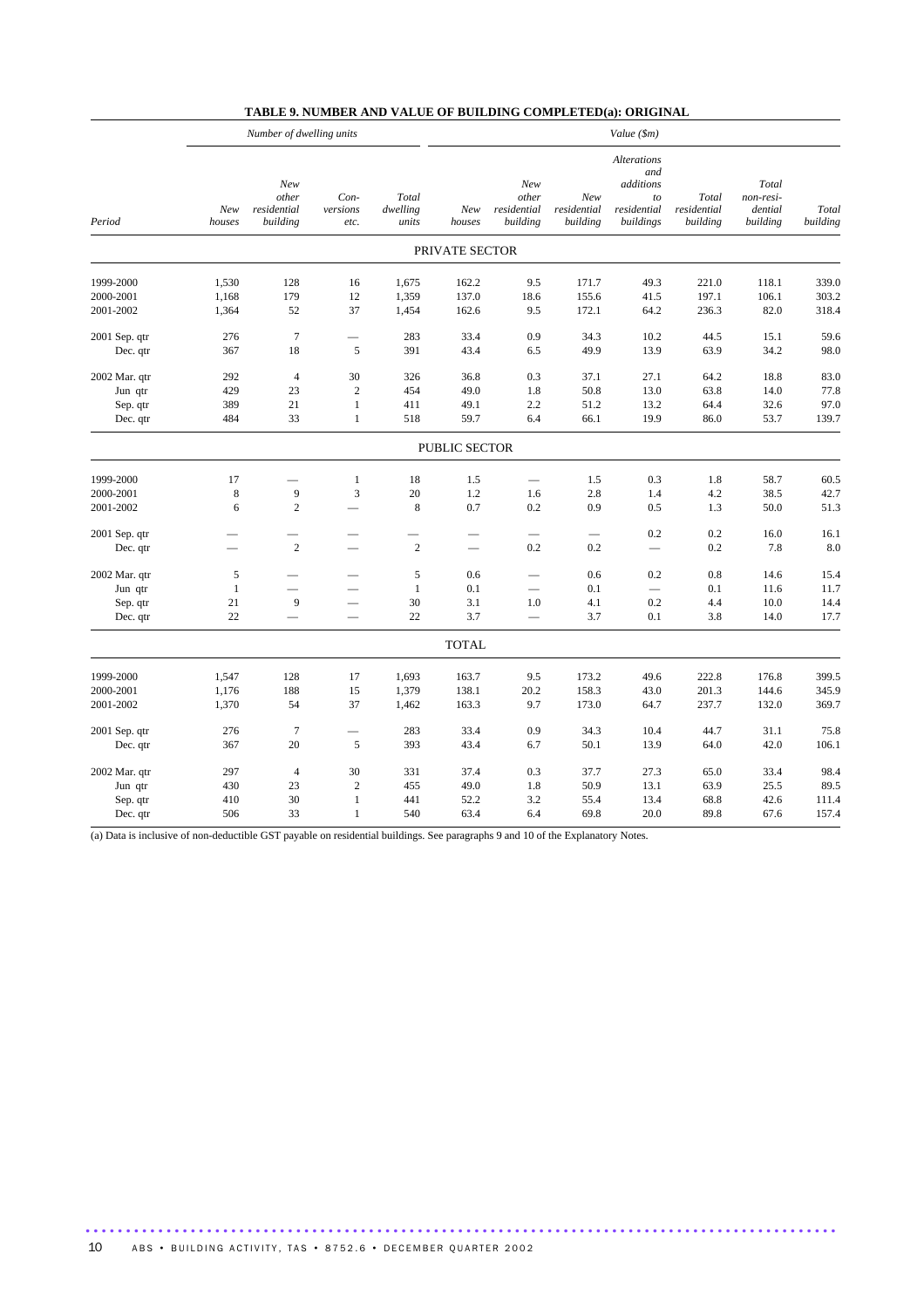#### **TABLE 10. VALUE OF NON-RESIDENTIAL BUILDING COMPLETED: ORIGINAL (\$ million)**

| Period        | Hotels<br>etc.           | <b>Shops</b>    | Factories                | <b>Offices</b> | Other<br>business        | premises Educational | Religious                    |                 | Entertain-<br>ment and<br>Health recreational | Miscel-<br>laneous | Total<br>non-resi-<br>dential<br>building |
|---------------|--------------------------|-----------------|--------------------------|----------------|--------------------------|----------------------|------------------------------|-----------------|-----------------------------------------------|--------------------|-------------------------------------------|
|               |                          |                 |                          |                | PRIVATE SECTOR           |                      |                              |                 |                                               |                    |                                           |
| 1999-2000     | 3.4                      | 28.5            | 8.0                      | 11.6           | 16.8                     | 7.1                  | 1.3                          | 28.6            | 9.0                                           | 3.8                | 118.1                                     |
| 2000-2001     | 6.3                      | 18.4            | 7.6                      | 12.9           | 6.7                      | 3.4                  | 2.6                          | 14.8            | 24.0                                          | 9.2                | 106.1                                     |
| 2001-2002     | 14.9                     | 17.1            | 10.4                     | 7.4            | 10.1                     | 4.5                  | 1.2                          | 7.6             | 2.6                                           | 6.4                | 82.0                                      |
| 2001 Sep. qtr | 0.2                      | 3.9             | 2.8                      | 1.6            | 1.9                      | 1.4                  | 0.9                          | 0.3             | 0.2                                           | 2.1                | 15.1                                      |
| Dec. qtr      | 12.9                     | 7.6             | 1.8                      | 1.7            | 2.3                      | 0.3                  | $\overbrace{\qquad \qquad }$ | 4.6             | 2.0                                           | 1.0                | 34.2                                      |
| 2002 Mar. qtr | 1.5                      | 2.8             | 4.5                      | 3.4            | 3.3                      | 1.8                  | $\overline{\phantom{0}}$     | 0.7             | 0.1                                           | 0.7                | 18.8                                      |
| Jun qtr       | 0.4                      | 2.8             | 1.3                      | 0.7            | 2.5                      | 1.0                  | 0.3                          | 2.0             | 0.4                                           | 2.6                | 14.0                                      |
| Sep. qtr      | 4.2                      | 4.3             | 1.7                      | 3.9            | 7.1                      | 0.8                  |                              | 7.5             | 2.2                                           | 0.9                | 32.6                                      |
| Dec. qtr      | 1.1                      | 16.0            | 0.5                      | 2.8            | 10.1                     | 9.0                  | 0.9                          | 12.8            | 0.4                                           | 0.1                | 53.7                                      |
|               |                          |                 |                          |                | PUBLIC SECTOR            |                      |                              |                 |                                               |                    |                                           |
| 1999-2000     | $\overline{\phantom{0}}$ | 0.1             | 1.8                      | 9.2            | 0.6                      | 15.6                 | $\overline{\phantom{0}}$     | 26.6            | 2.1                                           | 2.7                | 58.7                                      |
| 2000-2001     | 0.5                      | 0.1             | 1.0                      | 2.7            | 0.4                      | 11.8                 | $\overline{\phantom{0}}$     | 8.5             | 8.0                                           | 5.6                | 38.5                                      |
| 2001-2002     | $\qquad \qquad -$        | 0.4             | 0.2                      | 5.6            | 1.9                      | 33.2                 | $\qquad \qquad -$            | 2.4             | 0.8                                           | 5.5                | 50.0                                      |
| 2001 Sep. qtr | $\overline{\phantom{0}}$ | 0.1             | $\overline{\phantom{0}}$ | 0.9            | 0.1                      | 12.3                 | $\overline{\phantom{0}}$     | 2.2             | 0.1                                           | 0.3                | 16.0                                      |
| Dec. qtr      | $\overline{\phantom{0}}$ | 0.3             | 0.2                      | 0.3            |                          | 2.7                  | $\overline{\phantom{0}}$     | 0.2             |                                               | 4.3                | 7.8                                       |
| 2002 Mar. qtr | $\overline{\phantom{0}}$ |                 | $\qquad \qquad$          | 2.0            | 1.8                      | 9.4                  | $\overline{\phantom{0}}$     | $\qquad \qquad$ | 0.3                                           | 1.0                | 14.6                                      |
| Jun qtr       |                          | $\qquad \qquad$ |                          | 2.4            | $\overline{\phantom{0}}$ | 8.8                  | $\overline{\phantom{0}}$     |                 | 0.4                                           |                    | 11.6                                      |
| Sep. qtr      | $\overline{\phantom{0}}$ | 0.1             | $\qquad \qquad -$        | 2.1            | 0.2                      | 6.2                  | $\overline{\phantom{0}}$     | 0.5             | 0.1                                           | 0.8                | 10.0                                      |
| Dec. qtr      | $\overline{\phantom{0}}$ | 0.1             | $\overline{\phantom{0}}$ | 0.7            | 0.2                      | 9.7                  |                              | 1.3             | 1.5                                           | 0.4                | 14.0                                      |
|               |                          |                 |                          |                | <b>TOTAL</b>             |                      |                              |                 |                                               |                    |                                           |
| 1999-2000     | 3.4                      | 28.6            | 9.9                      | 20.8           | 17.4                     | 22.7                 | 1.3                          | 55.1            | 11.1                                          | 6.5                | 176.8                                     |
| 2000-2001     | 6.8                      | 18.6            | 8.6                      | 15.6           | 7.1                      | 15.3                 | 2.6                          | 23.4            | 32.0                                          | 14.7               | 144.6                                     |
| 2001-2002     | 14.9                     | 17.4            | 10.6                     | 13.0           | 12.0                     | 37.6                 | 1.2                          | 9.9             | 3.5                                           | 11.9               | 132.0                                     |
| 2001 Sep. qtr | 0.2                      | 4.0             | 2.8                      | 2.4            | 2.0                      | 13.7                 | 0.9                          | 2.5             | 0.3                                           | 2.4                | 31.1                                      |
| Dec. qtr      | 12.9                     | 7.8             | 2.0                      | 2.0            | 2.3                      | 3.0                  |                              | 4.7             | 2.0                                           | 5.3                | 42.0                                      |
| 2002 Mar. qtr | 1.5                      | 2.8             | 4.5                      | 5.4            | 5.2                      | 11.2                 | $\qquad \qquad -$            | 0.7             | 0.4                                           | 1.6                | 33.4                                      |
| Jun qtr       | 0.4                      | 2.8             | 1.3                      | 3.1            | 2.5                      | 9.8                  | 0.3                          | 2.0             | 0.7                                           | 2.6                | 25.5                                      |
| Sep. qtr      | 4.2                      | 4.4             | 1.7                      | 6.1            | 7.2                      | 7.0                  |                              | 8.1             | 2.3                                           | 1.7                | 42.6                                      |
| Dec. qtr      | 1.1                      | 16.1            | 0.5                      | 3.5            | 10.3                     | 18.7                 | 0.9                          | 14.1            | 1.9                                           | 0.5                | 67.6                                      |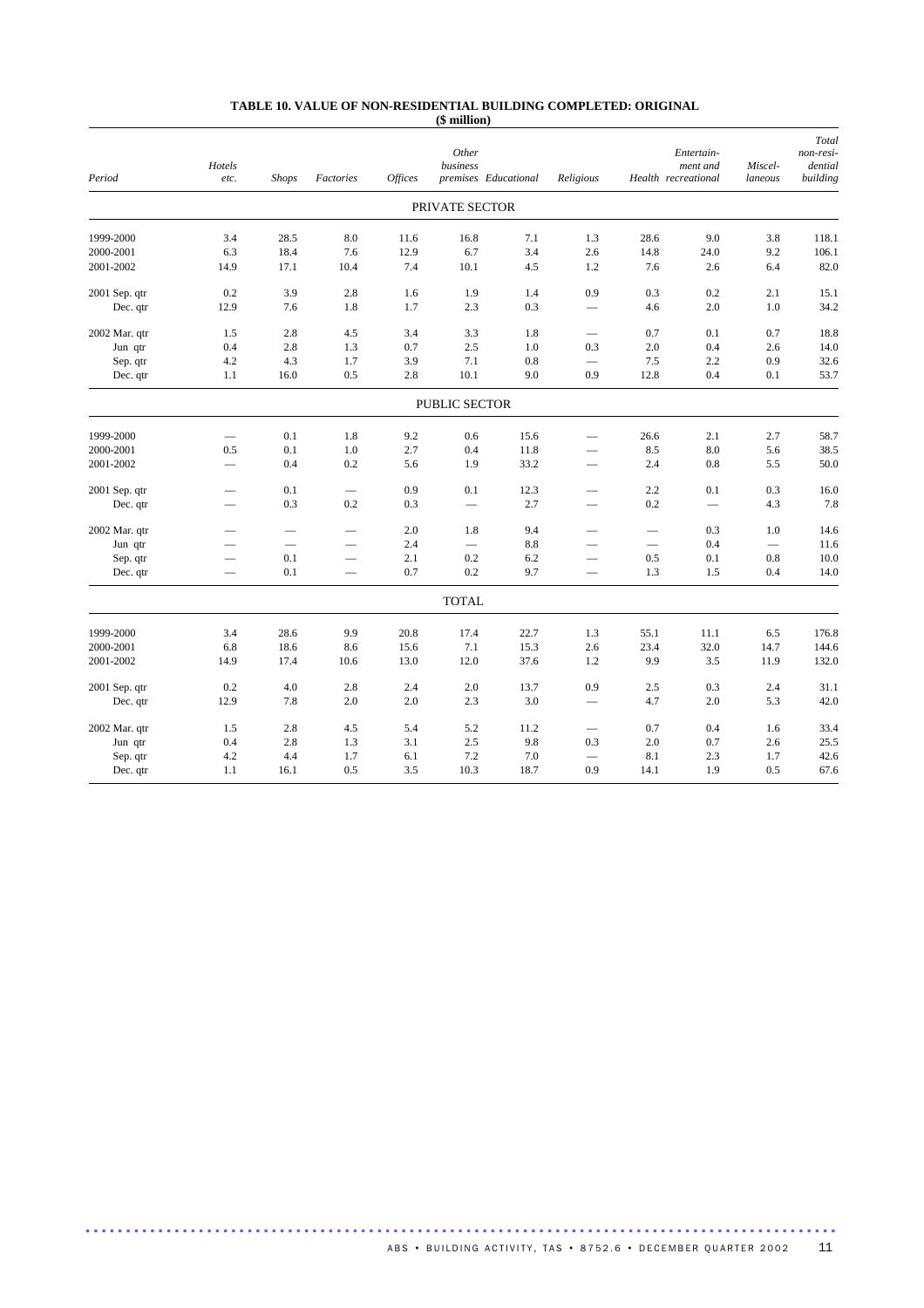#### **TABLE 11. VALUE OF BUILDING WORK DONE(a): ORIGINAL (\$ million)**

|                        |              |                          |                | <b>Alterations</b> |              |              |               |
|------------------------|--------------|--------------------------|----------------|--------------------|--------------|--------------|---------------|
|                        |              | New                      |                | and<br>additions   |              | Total        |               |
|                        |              | other                    | New            | to                 | Total        | non-resi-    |               |
|                        | New          | residential              | residential    | residential        | residential  | dential      | Total         |
| Period                 | houses       | building                 | building       | buildings          | building     | building     | building      |
|                        |              |                          | PRIVATE SECTOR |                    |              |              |               |
| 1999-2000              | 166.9        | 16.4                     | 183.3          | 47.8               | 231.1        | 130.0        | 361.1         |
| 2000-2001              | 126.6        | 10.7                     | 137.3          | 47.6               | 184.9        | 97.4         | 282.3         |
| 2001-2002              | 179.3        | 11.7                     | 191.0          | 64.1               | 255.1        | 113.8        | 369.0         |
| 2001 Sep. qtr          | 36.8         | 2.3                      | 39.1           | 16.4               | 55.6         | 22.2         | 77.7          |
| Dec. qtr               | 45.1         | 3.0                      | 48.1           | 20.8               | 68.9         | 31.7         | 100.6         |
| 2002 Mar. qtr          | 45.2         | 2.8                      | 47.9           | 11.0               | 59.0         | 24.5         | 83.5          |
| Jun qtr                | 52.2         | 3.6                      | 55.8           | 15.8               | 71.7         | 35.4         | 107.1         |
| Sep. qtr               | 55.4         | 3.5                      | 58.9           | 15.0               | 74.0         | 37.1         | 111.1         |
| Dec. qtr               | 60.7         | 3.0                      | 63.7           | 18.1               | 81.8         | 35.5         | 117.4         |
|                        |              |                          | PUBLIC SECTOR  |                    |              |              |               |
|                        |              |                          |                |                    |              |              |               |
| 1999-2000<br>2000-2001 | 1.7<br>1.1   | 0.8<br>0.8               | 2.5<br>1.9     | 0.4<br>1.5         | 2.8<br>3.3   | 35.0<br>55.0 | 37.8<br>58.3  |
| 2001-2002              | 4.8          | 1.0                      | 5.8            | 0.6                | 6.4          | 55.5         | 61.9          |
|                        |              |                          |                |                    |              |              |               |
| 2001 Sep. qtr          | 0.1          | 0.1                      | 0.2            | 0.2                | 0.3          | 12.3         | 12.6          |
| Dec. qtr               | 0.6          | 0.1                      | 0.7            | 0.1                | 0.8          | 11.6         | 12.4          |
| 2002 Mar. qtr          | 0.7          | 0.2                      | 0.9            | 0.2                | 1.1          | 9.3          | 10.4          |
| Jun qtr                | 3.4          | 0.6                      | 4.1            | 0.1                | 4.2          | 22.3         | 26.4          |
| Sep. qtr               | 2.5          | 0.2                      | 2.7            | 0.1                | 2.8          | 13.2         | 16.0          |
| Dec. qtr               | 2.2          | $\overline{\phantom{0}}$ | 2.2            | 0.1                | 2.3          | 13.5         | 15.7          |
|                        |              |                          | <b>TOTAL</b>   |                    |              |              |               |
| 1999-2000              | 168.5        | 17.2                     | 185.8          | 48.2               | 234.0        | 164.9        | 398.9         |
| 2000-2001              | 127.7        | 11.5                     | 139.2          | 49.1               | 188.3        | 152.3        | 340.6         |
| 2001-2002              | 184.1        | 12.7                     | 196.8          | 64.7               | 261.5        | 169.3        | 430.9         |
| 2001 Sep. qtr          | 36.9         | 2.4                      | 39.3           | 16.6               | 55.9         | 34.4         | 90.3          |
| Dec. qtr               | 45.7         | 3.1                      | 48.8           | 20.9               | 69.7         | 43.4         | 113.1         |
|                        |              |                          |                |                    |              |              |               |
| 2002 Mar. qtr          | 45.9<br>55.6 | 3.0<br>4.3               | 48.9<br>59.9   | 11.2<br>16.0       | 60.1<br>75.9 | 33.8<br>57.7 | 93.9<br>133.6 |
| Jun qtr<br>Sep. qtr    | 58.0         | 3.7                      | 61.7           | 15.1               | 76.8         | 50.3         | 127.0         |
| Dec. qtr               | 62.9         | 3.0                      | 65.9           | 18.2               | 84.1         | 49.0         | 133.1         |
|                        |              |                          |                |                    |              |              |               |

(a) From the September quarter 2000, data is inclusive of non-deductible GST payable on residential buildings. See paragraphs 9 and 10 of the Explanatory Notes.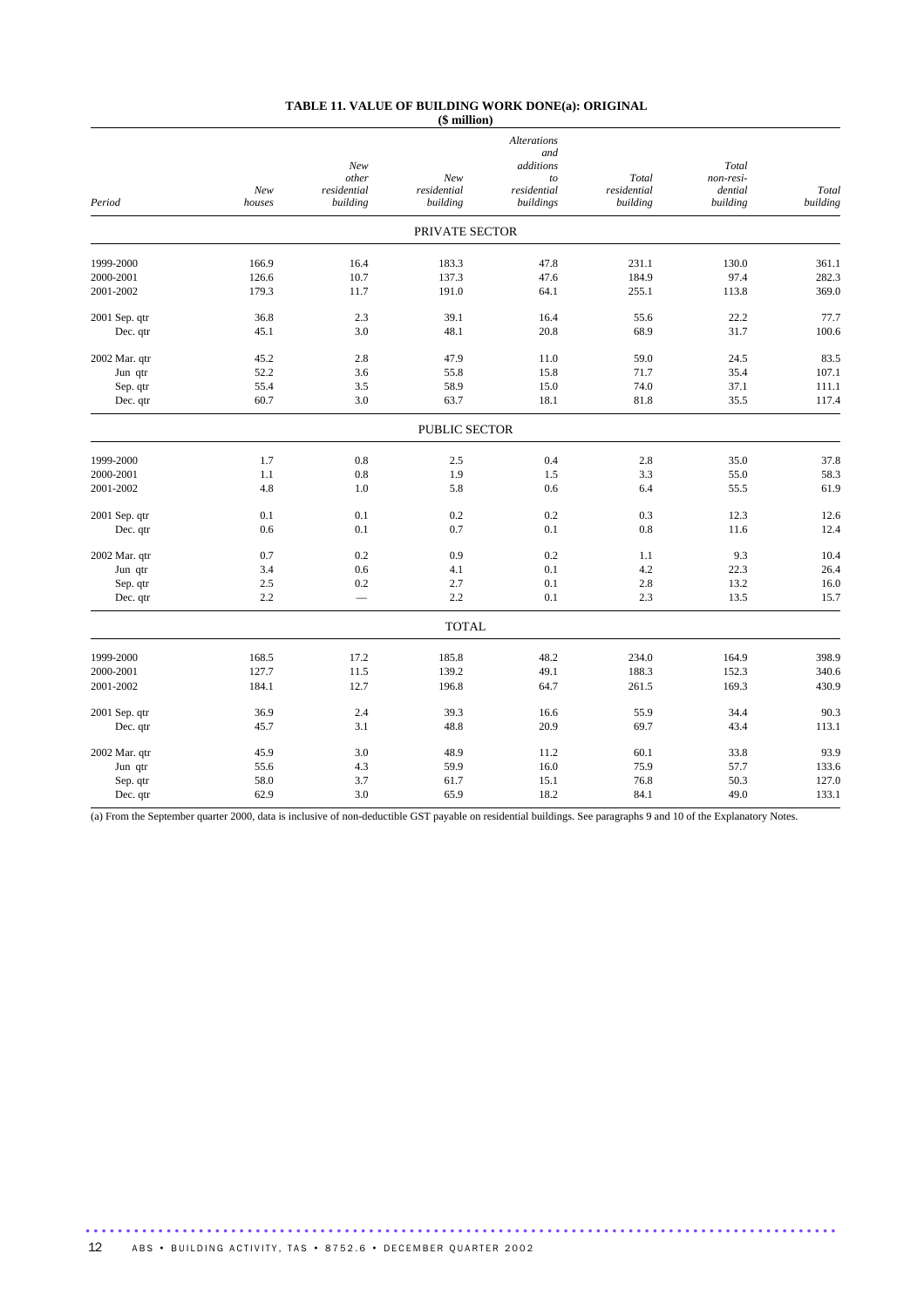#### **TABLE 12. VALUE OF NON-RESIDENTIAL BUILDING WORK DONE: ORIGINAL (\$ million)**

| Period        | Hotels<br>etc.           | <b>Shops</b>                    | Factories       | <b>Offices</b> | Other<br>business | premises Educational | Religious                                                                                                                                                                                                                      |                 | Entertain-<br>ment and<br>Health recreational | Miscel-<br>laneous | Total<br>non-resi-<br>dential<br>building |
|---------------|--------------------------|---------------------------------|-----------------|----------------|-------------------|----------------------|--------------------------------------------------------------------------------------------------------------------------------------------------------------------------------------------------------------------------------|-----------------|-----------------------------------------------|--------------------|-------------------------------------------|
|               |                          |                                 |                 |                | PRIVATE SECTOR    |                      |                                                                                                                                                                                                                                |                 |                                               |                    |                                           |
| 1999-2000     | 4.9                      | 31.0                            | 11.6            | 12.7           | 18.2              | 4.9                  | 1.6                                                                                                                                                                                                                            | 18.4            | 19.5                                          | 7.1                | 130.0                                     |
| 2000-2001     | 14.9                     | 12.4                            | 7.7             | 12.8           | 5.5               | 4.7                  | 2.9                                                                                                                                                                                                                            | 15.7            | 13.8                                          | 6.9                | 97.4                                      |
| 2001-2002     | 9.8                      | 21.8                            | 7.9             | 7.4            | 19.4              | 9.2                  | 0.6                                                                                                                                                                                                                            | 29.1            | 2.9                                           | 5.7                | 113.8                                     |
| 2001 Sep. qtr | 3.5                      | 5.2                             | 3.1             | 1.2            | 2.9               | 0.3                  | 0.2                                                                                                                                                                                                                            | 3.1             | 1.1                                           | 1.6                | 22.2                                      |
| Dec. qtr      | 2.9                      | 7.7                             | 1.3             | 2.7            | 5.6               | 1.5                  |                                                                                                                                                                                                                                | 7.5             | 1.3                                           | 1.3                | 31.7                                      |
| 2002 Mar. qtr | 0.9                      | 1.8                             | 1.9             | 1.8            | 5.4               | 3.0                  | 0.1                                                                                                                                                                                                                            | 8.7             | 0.3                                           | 0.5                | 24.5                                      |
| Jun qtr       | 2.5                      | 7.1                             | 1.6             | 1.7            | 5.5               | 4.4                  | 0.3                                                                                                                                                                                                                            | 9.8             | 0.2                                           | 2.3                | 35.4                                      |
| Sep. qtr      | 2.0                      | 10.2                            | 1.6             | 5.4            | 4.0               | 2.6                  | 1.0                                                                                                                                                                                                                            | 9.2             | 0.3                                           | $0.8\,$            | 37.1                                      |
| Dec. qtr      | 4.1                      | 7.4                             | 1.9             | 5.2            | 3.7               | 2.2                  | 0.5                                                                                                                                                                                                                            | 9.7             | 0.4                                           | 0.4                | 35.5                                      |
|               |                          |                                 |                 |                | PUBLIC SECTOR     |                      |                                                                                                                                                                                                                                |                 |                                               |                    |                                           |
| 1999-2000     |                          | 0.1                             | 0.8             | 7.8            | 0.6               | 13.8                 | and the contract of the contract of the contract of the contract of the contract of the contract of the contract of the contract of the contract of the contract of the contract of the contract of the contract of the contra | 4.8             | 3.4                                           | 3.6                | 35.0                                      |
| 2000-2001     | 0.5                      | 0.1                             | 1.0             | 3.0            | 0.4               | 24.9                 |                                                                                                                                                                                                                                | 9.8             | 8.4                                           | 6.8                | 55.0                                      |
| 2001-2002     |                          | 0.4                             | 0.2             | 6.1            | 2.0               | 31.1                 |                                                                                                                                                                                                                                | 2.1             | 10.4                                          | 3.3                | 55.5                                      |
| 2001 Sep. qtr | $\overline{\phantom{0}}$ | 0.1                             | 0.1             | 1.1            | 0.1               | 6.3                  | $\overline{\phantom{0}}$                                                                                                                                                                                                       | 0.7             | 2.7                                           | 1.2                | 12.3                                      |
| Dec. qtr      |                          | 0.3                             | 0.1             | 1.3            | 1.1               | 4.0                  |                                                                                                                                                                                                                                | 0.1             | 3.9                                           | 0.9                | 11.6                                      |
| 2002 Mar. qtr | $\overline{\phantom{0}}$ |                                 | $\qquad \qquad$ | 2.8            | 0.6               | 4.0                  | –                                                                                                                                                                                                                              | $\qquad \qquad$ | 1.5                                           | 0.5                | 9.3                                       |
| Jun qtr       |                          | $\overbrace{\phantom{1232211}}$ | $\qquad \qquad$ | 1.0            | 0.1               | 16.8                 |                                                                                                                                                                                                                                | 1.3             | 2.3                                           | 0.7                | 22.3                                      |
| Sep. qtr      |                          | 0.1                             | 1.0             | 2.3            | 0.1               | 5.6                  |                                                                                                                                                                                                                                | 1.2             | 2.0                                           | 0.9                | 13.2                                      |
| Dec. qtr      |                          | 0.1                             | 1.1             | 0.7            | 0.4               | 5.4                  | $\overline{\phantom{0}}$                                                                                                                                                                                                       | 2.8             | 2.1                                           | 0.8                | 13.5                                      |
|               |                          |                                 |                 |                | <b>TOTAL</b>      |                      |                                                                                                                                                                                                                                |                 |                                               |                    |                                           |
| 1999-2000     | 4.9                      | 31.1                            | 12.4            | 20.5           | 18.8              | 18.8                 | 1.6                                                                                                                                                                                                                            | 23.2            | 23.0                                          | 10.7               | 164.9                                     |
| 2000-2001     | 15.3                     | 12.6                            | 8.7             | 15.8           | 6.0               | 29.7                 | 2.9                                                                                                                                                                                                                            | 25.6            | 22.2                                          | 13.6               | 152.3                                     |
| 2001-2002     | 9.8                      | 22.2                            | 8.1             | 13.5           | 21.4              | 40.3                 | 0.6                                                                                                                                                                                                                            | 31.3            | 13.3                                          | 8.9                | 169.3                                     |
| 2001 Sep. qtr | 3.5                      | 5.3                             | 3.2             | 2.3            | 3.0               | 6.6                  | 0.2                                                                                                                                                                                                                            | 3.8             | 3.8                                           | 2.7                | 34.4                                      |
| Dec. qtr      | 2.9                      | 8.0                             | 1.3             | 3.9            | 6.8               | 5.5                  |                                                                                                                                                                                                                                | 7.6             | 5.1                                           | 2.2                | 43.4                                      |
| 2002 Mar. qtr | 0.9                      | 1.8                             | 1.9             | 4.5            | 6.0               | 7.0                  | 0.1                                                                                                                                                                                                                            | 8.7             | 1.8                                           | $1.0\,$            | 33.8                                      |
| Jun qtr       | 2.5                      | 7.1                             | 1.6             | 2.6            | 5.6               | 21.2                 | 0.3                                                                                                                                                                                                                            | 11.1            | 2.6                                           | 3.0                | 57.7                                      |
| Sep. qtr      | 2.0                      | 10.3                            | 2.6             | 7.7            | 4.1               | 8.3                  | 1.0                                                                                                                                                                                                                            | 10.3            | 2.2                                           | 1.7                | 50.3                                      |
| Dec. qtr      | 4.1                      | 7.5                             | 3.0             | 5.8            | 4.1               | 7.6                  | 0.5                                                                                                                                                                                                                            | 12.5            | 2.6                                           | 1.3                | 49.0                                      |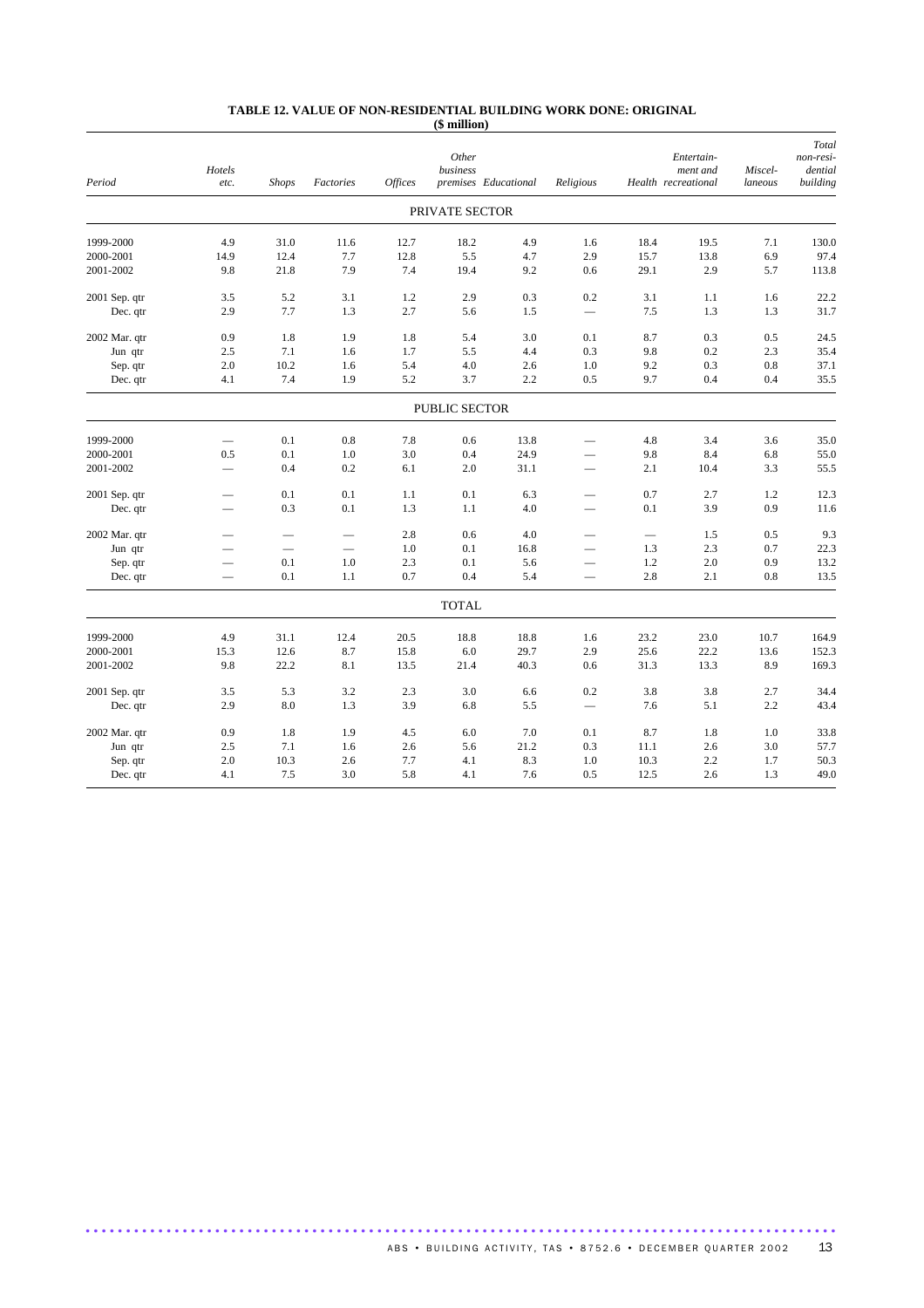#### **TABLE 13. VALUE OF BUILDING WORK YET TO BE DONE AT END OF PERIOD(a): ORIGINAL (\$ million)**

|               |                          |                                 |                      | <b>Alterations</b>       |             |           |          |
|---------------|--------------------------|---------------------------------|----------------------|--------------------------|-------------|-----------|----------|
|               |                          |                                 |                      | and                      |             |           |          |
|               |                          | New                             |                      | additions                |             | Total     |          |
|               |                          | other                           | New                  | to                       | Total       | non-resi- |          |
|               | New                      | residential                     | residential          | residential              | residential | dential   | Total    |
| Period        | houses                   | building                        | building             | buildings                | building    | building  | building |
|               |                          |                                 | PRIVATE SECTOR       |                          |             |           |          |
| 1999-2000     | 42.2                     | 6.3                             | 48.5                 | 16.6                     | 65.1        | 27.1      | 92.3     |
| 2000-2001     | 38.4                     | 1.7                             | 40.0                 | 12.5                     | 52.5        | 16.0      | 68.5     |
| 2001-2002     | 65.1                     | 5.3                             | 70.4                 | 11.7                     | 82.2        | 29.3      | 111.5    |
| 2001 Sep. qtr | 39.7                     | 2.2                             | 41.9                 | 10.0                     | 51.9        | 23.0      | 74.9     |
| Dec. qtr      | 48.7                     | 7.6                             | 56.3                 | 9.4                      | 65.7        | 38.2      | 103.9    |
|               |                          |                                 |                      |                          |             |           |          |
| 2002 Mar. qtr | 58.4                     | 5.4                             | 63.8                 | 12.0                     | 75.8        | 40.1      | 116.0    |
| Jun qtr       | 65.1                     | 5.3                             | 70.4                 | 11.7                     | 82.2        | 29.3      | 111.5    |
| Sep. qtr      | 68.9                     | 4.3                             | 73.2                 | 12.8                     | 86.0        | 26.5      | 112.5    |
| Dec. qtr      | 67.2                     | 4.3                             | 71.5                 | 11.3                     | 82.8        | 20.8      | 103.6    |
|               |                          |                                 | PUBLIC SECTOR        |                          |             |           |          |
| 1999-2000     | 0.2                      | 0.1                             |                      |                          | 0.3         | 7.5       | 7.8      |
|               | $\overline{\phantom{0}}$ |                                 | 0.3<br>$\frac{1}{1}$ |                          |             |           |          |
| 2000-2001     | 3.5                      | $\overline{\phantom{0}}$<br>0.2 |                      |                          | 3.7         | 21.4      | 21.4     |
| 2001-2002     |                          |                                 | 3.6                  |                          |             | 14.0      | 17.7     |
| 2001 Sep. qtr | 0.4                      | 0.1                             | 0.5                  | 0.2                      | 0.7         | 10.9      | 11.6     |
| Dec. qtr      | 0.2                      | $\overline{\phantom{0}}$        | 0.2                  |                          | 0.3         | 10.8      | 11.0     |
| 2002 Mar. qtr | 3.8                      | 0.8                             | 4.6                  | 0.1                      | 4.7         | 6.4       | 11.1     |
| Jun qtr       | 3.5                      | 0.2                             | 3.6                  | $\overline{\phantom{0}}$ | 3.7         | 14.0      | 17.7     |
| Sep. qtr      | 2.1                      |                                 | 2.1                  | $\overline{\phantom{0}}$ | 2.1         | 11.6      | 13.7     |
| Dec. qtr      | 0.1                      |                                 | 0.1                  |                          | 0.1         | 8.3       | 8.4      |
|               |                          |                                 | <b>TOTAL</b>         |                          |             |           |          |
|               |                          |                                 |                      |                          |             |           |          |
| 1999-2000     | 42.4                     | 6.4                             | 48.8                 | 16.6                     | 65.4        | 34.7      | 100.1    |
| 2000-2001     | 38.4                     | 1.7                             | 40.1                 | 12.5                     | 52.6        | 37.3      | 89.9     |
| 2001-2002     | 68.6                     | 5.5                             | 74.1                 | 11.8                     | 85.8        | 43.4      | 129.2    |
| 2001 Sep. qtr | 40.1                     | 2.3                             | 42.5                 | 10.1                     | 52.6        | 34.0      | 86.6     |
| Dec. qtr      | 49.0                     | 7.6                             | 56.5                 | 9.4                      | 66.0        | 49.0      | 115.0    |
| 2002 Mar. qtr | 62.2                     | 6.2                             | 68.4                 | 12.1                     | 80.5        | 46.6      | 127.1    |
| Jun qtr       | 68.6                     | 5.5                             | 74.1                 | 11.8                     | 85.8        | 43.4      | 129.2    |
| Sep. qtr      | 71.0                     | 4.3                             | 75.3                 | 12.8                     | 88.1        | 38.1      | 126.2    |
| Dec. qtr      | 67.3                     | 4.3                             | 71.7                 | 11.3                     | 82.9        | 29.1      | 112.0    |
|               |                          |                                 |                      |                          |             |           |          |

(a) Data is inclusive of non-deductible GST payable on residential buildings. See paragraphs 9 and 10 of the Explanatory Notes.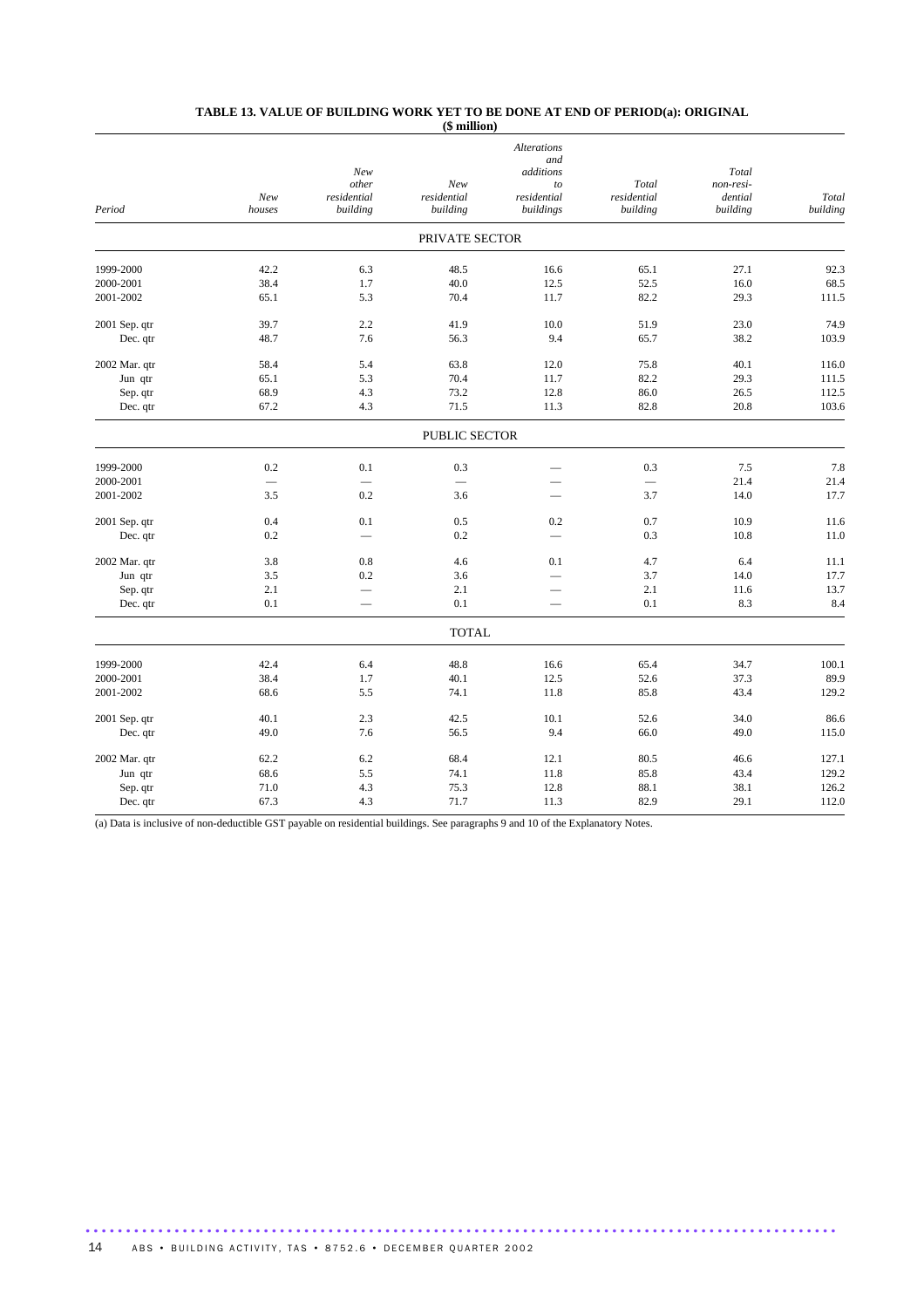#### **TABLE 14. VALUE OF NON-RESIDENTIAL BUILDING WORK YET TO BE DONE AT END OF PERIOD: ORIGINAL (\$ million)**

|               |                          |                          |                          |                 | Other                         |                      |                          |                          | Entertain-                      |                    | Total<br>non-resi-  |
|---------------|--------------------------|--------------------------|--------------------------|-----------------|-------------------------------|----------------------|--------------------------|--------------------------|---------------------------------|--------------------|---------------------|
| Period        | Hotels<br>etc.           | <b>Shops</b>             | Factories                | <b>Offices</b>  | business                      | premises Educational | Religious                |                          | ment and<br>Health recreational | Miscel-<br>laneous | dential<br>building |
|               |                          |                          |                          |                 |                               |                      |                          |                          |                                 |                    |                     |
|               |                          |                          |                          |                 | PRIVATE SECTOR                |                      |                          |                          |                                 |                    |                     |
| 1999-2000     | 5.4                      | 0.9                      | 3.8                      | 0.3             | 0.8                           | 0.1                  | 1.3                      | 5.0                      | 7.4                             | 2.2                | 27.1                |
| 2000-2001     | 5.0                      | 1.2                      | 2.5                      | 0.6             | 0.4                           | 0.8                  | 1.2                      | 3.2                      | $0.8\,$                         | 0.4                | 16.0                |
| 2001-2002     | 2.5                      | 2.8                      | 1.0                      | 2.4             | 4.7                           | 2.7                  | 1.5                      | 11.2                     | 0.4                             | 0.2                | 29.3                |
| 2001 Sep. qtr | 1.7                      | 2.2                      | 0.9                      | 0.5             | 6.9                           | 0.3                  | 1.2                      | 7.1                      | 1.3                             | 0.9                | 23.0                |
| Dec. qtr      | 1.8                      | 0.9                      | 1.2                      | 0.7             | 5.8                           | 0.9                  | 1.2                      | 25.1                     | 0.3                             | 0.3                | 38.2                |
| 2002 Mar. qtr | 1.1                      | 2.8                      | 1.2                      | 0.6             | 7.4                           | 6.7                  | 1.1                      | 17.5                     | 0.4                             | 1.4                | 40.1                |
| Jun qtr       | 2.5                      | 2.8                      | 1.0                      | 2.4             | 4.7                           | 2.7                  | 1.5                      | 11.2                     | 0.4                             | 0.2                | 29.3                |
| Sep. qtr      | 1.3                      | 4.8                      | 0.8                      | 0.9             | 3.3                           | 0.6                  | 1.4                      | 12.0                     | 0.5                             | 0.9                | 26.5                |
| Dec. qtr      | 1.3                      | 3.1                      | 1.2                      | 3.6             | 3.7                           | 1.4                  | 0.9                      | 4.9                      | $\overline{\phantom{0}}$        | 0.5                | 20.8                |
|               |                          |                          |                          |                 | PUBLIC SECTOR                 |                      |                          |                          |                                 |                    |                     |
| 1999-2000     |                          |                          |                          | $\qquad \qquad$ |                               | 4.3                  | $\overline{\phantom{0}}$ | 0.3                      | 1.2                             | 1.7                | 7.5                 |
| 2000-2001     |                          |                          |                          | 2.0             | $\overline{\phantom{0}}$      | 7.3                  | $\overline{\phantom{0}}$ | 0.6                      | 10.7                            | 0.8                | 21.4                |
| 2001-2002     |                          |                          |                          | 0.5             | $\overline{\phantom{0}}$      | 8.9                  | $\overline{\phantom{0}}$ | 1.0                      | 3.0                             | 0.6                | 14.0                |
| 2001 Sep. qtr |                          |                          | 0.1                      | 0.8             | 0.1                           | 2.0                  |                          | 0.1                      | 7.7                             | 0.3                | 10.9                |
| Dec. qtr      |                          |                          |                          | 3.3             | 0.4                           | 1.3                  |                          | $\overline{\phantom{0}}$ | 5.4                             | 0.4                | 10.8                |
|               |                          |                          |                          |                 |                               |                      |                          |                          |                                 |                    |                     |
| 2002 Mar. qtr | –                        | -                        |                          | 1.5             |                               | 0.2                  |                          | $\overline{\phantom{0}}$ | 4.3                             | 0.5                | 6.4                 |
| Jun qtr       | $\overline{\phantom{0}}$ | $\overline{\phantom{0}}$ | $\overline{\phantom{0}}$ | 0.5             | $\overbrace{\phantom{12333}}$ | 8.9                  | $\overline{\phantom{0}}$ | 1.0                      | 3.0                             | 0.6                | 14.0                |
| Sep. qtr      |                          |                          | 0.3                      | 0.9             |                               | 5.7                  | $\overline{\phantom{0}}$ | 3.3                      | 1.2                             | 0.2                | 11.6                |
| Dec. qtr      |                          | $\qquad \qquad$          | 1.0                      | 1.0             | 0.4                           | 4.2                  | $\overline{\phantom{0}}$ | 1.4                      | 0.2                             | 0.1                | 8.3                 |
|               |                          |                          |                          |                 | <b>TOTAL</b>                  |                      |                          |                          |                                 |                    |                     |
| 1999-2000     | 5.4                      | 0.9                      | 3.8                      | 0.3             | 0.8                           | 4.4                  | 1.3                      | 5.3                      | 8.6                             | 3.9                | 34.7                |
| 2000-2001     | 5.0                      | 1.2                      | 2.5                      | 2.5             | 0.4                           | 8.0                  | 1.2                      | 3.8                      | 11.5                            | 1.3                | 37.3                |
| 2001-2002     | 2.5                      | 2.8                      | 1.0                      | 3.0             | 4.8                           | 11.5                 | 1.5                      | 12.2                     | 3.4                             | $0.8\,$            | 43.4                |
| 2001 Sep. qtr | 1.7                      | 2.2                      | 1.0                      | 1.3             | 7.0                           | 2.3                  | 1.2                      | 7.2                      | 9.0                             | 1.1                | 34.0                |
| Dec. qtr      | 1.8                      | 0.9                      | 1.2                      | 4.0             | 6.2                           | 2.2                  | 1.2                      | 25.1                     | 5.7                             | 0.6                | 49.0                |
| 2002 Mar. qtr | 1.1                      | 2.8                      | 1.2                      | 2.1             | 7.4                           | 6.9                  | 1.1                      | 17.5                     | 4.7                             | 1.9                | 46.6                |
| Jun qtr       | 2.5                      | 2.8                      | 1.0                      | 3.0             | 4.8                           | 11.5                 | 1.5                      | 12.2                     | 3.4                             | 0.8                | 43.4                |
| Sep. qtr      | 1.3                      | 4.8                      | 1.1                      | 1.9             | 3.4                           | 6.3                  | 1.4                      | 15.2                     | 1.6                             | 1.1                | 38.1                |
| Dec. qtr      | 1.3                      | 3.1                      | 2.2                      | 4.6             | 4.1                           | 5.6                  | 0.9                      | 6.4                      | 0.3                             | 0.7                | 29.1                |
|               |                          |                          |                          |                 |                               |                      |                          |                          |                                 |                    |                     |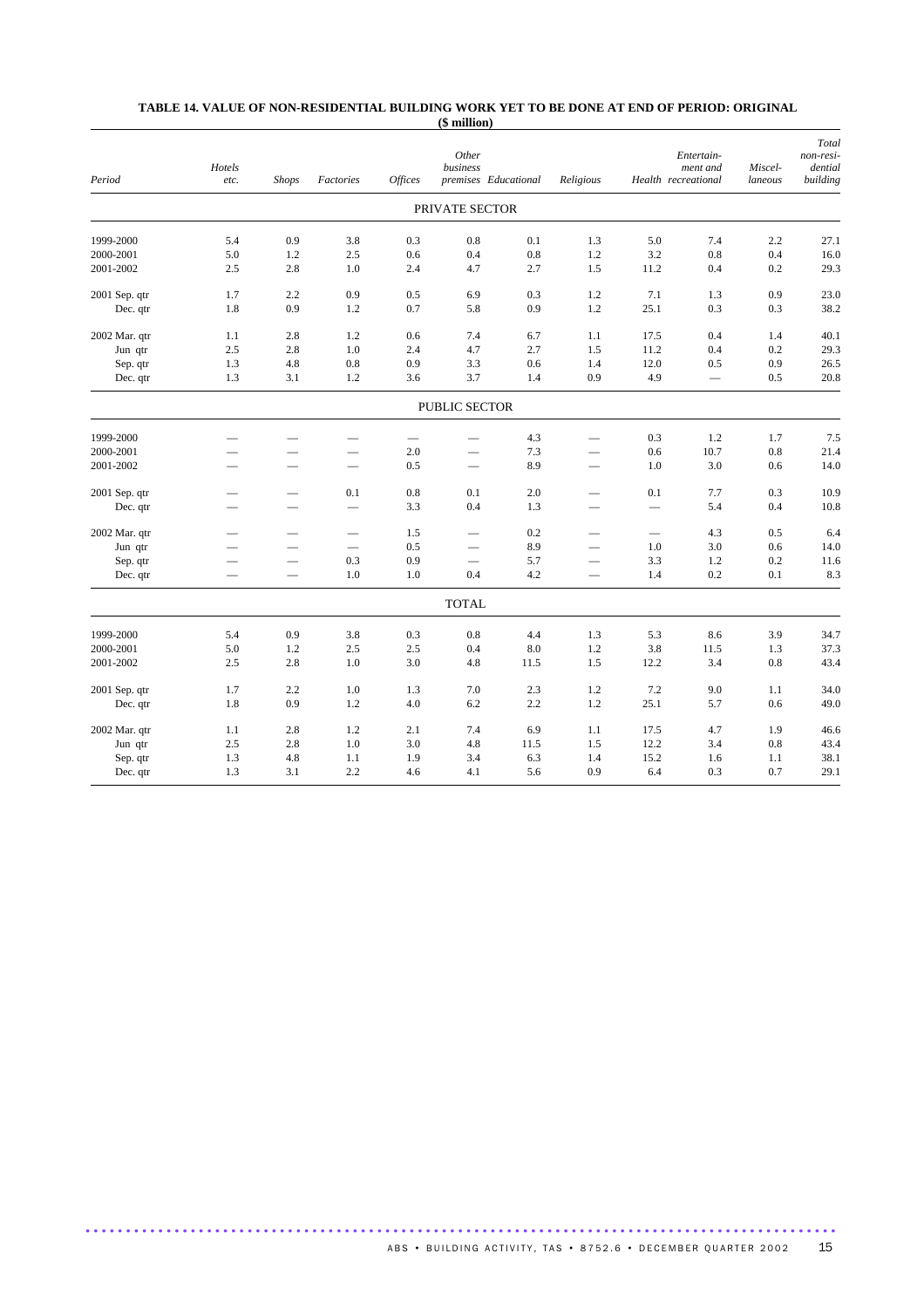#### **TABLE 15. BUILDING ACTIVITY RELATIVE STANDARD ERRORS, DECEMBER QUARTER 2002 (Percentage)**

|                                     |                 |       | New residential building       | Value |                                |       |                                                                    |                     |                   |
|-------------------------------------|-----------------|-------|--------------------------------|-------|--------------------------------|-------|--------------------------------------------------------------------|---------------------|-------------------|
|                                     | Houses          |       | Other residential              |       | Total                          |       |                                                                    |                     |                   |
| Stage of construction               | Number          | Value | Number of<br>dwelling<br>units | Value | Number of<br>dwelling<br>units | Value | <b>Alterations</b><br>and additions<br>to residential<br>buildings | Non-<br>residential | Total<br>building |
| Commenced                           | 2.9             | 3.5   |                                |       | 2.7                            | 3.3   | 6.2                                                                | 2.6                 | 2.7               |
| Under construction at end of period | 2.2             | 2.6   |                                |       | 2.0                            | 2.4   | 4.9                                                                | 0.9                 | 2.0               |
| Completed                           | 4.0             | 4.4   |                                |       | 3.8                            | 4.0   | 5.8                                                                | 1.6                 | 2.0               |
| Value of work done                  | $\cdot$ $\cdot$ | 2.7   | $\cdot$ $\cdot$                | _     | $\cdot$ .                      | 2.6   | 4.9                                                                | 1.9                 | 1.6               |
| Value of work yet to be done        | $\cdot$ .       | 3.1   | $\cdot$ $\cdot$                | --    | $\ddotsc$                      | 2.9   | 6.0                                                                | 2.1                 | 2.0               |

#### **TABLE 16. BUILDING ACTIVITY RELATIVE STANDARD ERRORS, NON-RESIDENTIAL: DECEMBER QUARTER 2002 (Percentage)**

| State of construction            | Hotels<br>etc. | <b>Shops</b> | Factories | <i><b>Offices</b></i> | <i>Other</i><br>business<br>premises | Educational | Religious                | Health | Entertain-<br>ment and<br>recreational | Miscel-<br>laneous | Total<br>non-resi-<br>dential<br>building |
|----------------------------------|----------------|--------------|-----------|-----------------------|--------------------------------------|-------------|--------------------------|--------|----------------------------------------|--------------------|-------------------------------------------|
|                                  |                |              |           |                       |                                      |             |                          |        |                                        |                    |                                           |
| Value of work commenced          |                | 19.0         | 27.0      | 4.8                   | 5.1                                  |             | 73.9                     | 5.2    | $\overline{\phantom{a}}$               | 8.5                | 2.6                                       |
| Value of work under construction |                | 10.9         | 7.2       | 2.8                   | 6.9                                  |             | 0.9                      | 0.1    | _                                      | 1.8                | 0.9                                       |
| Value of work completed          | 8.7            | 6.4          | 56.7      | 10.5                  | 2.9                                  |             | $\overline{\phantom{a}}$ | 1.4    |                                        |                    | 1.6                                       |
| Value of work done               | 0.4            | 13.3         | 15.6      | 6.1                   | 5                                    |             | 2.0                      | 1.5    | _                                      | 1.8                | 1.9                                       |
| Value of work yet to be done     |                | 18.5         | 5.1       | 4.7                   | 4.7                                  |             | 1.4                      |        |                                        | 3.3                | 2.1                                       |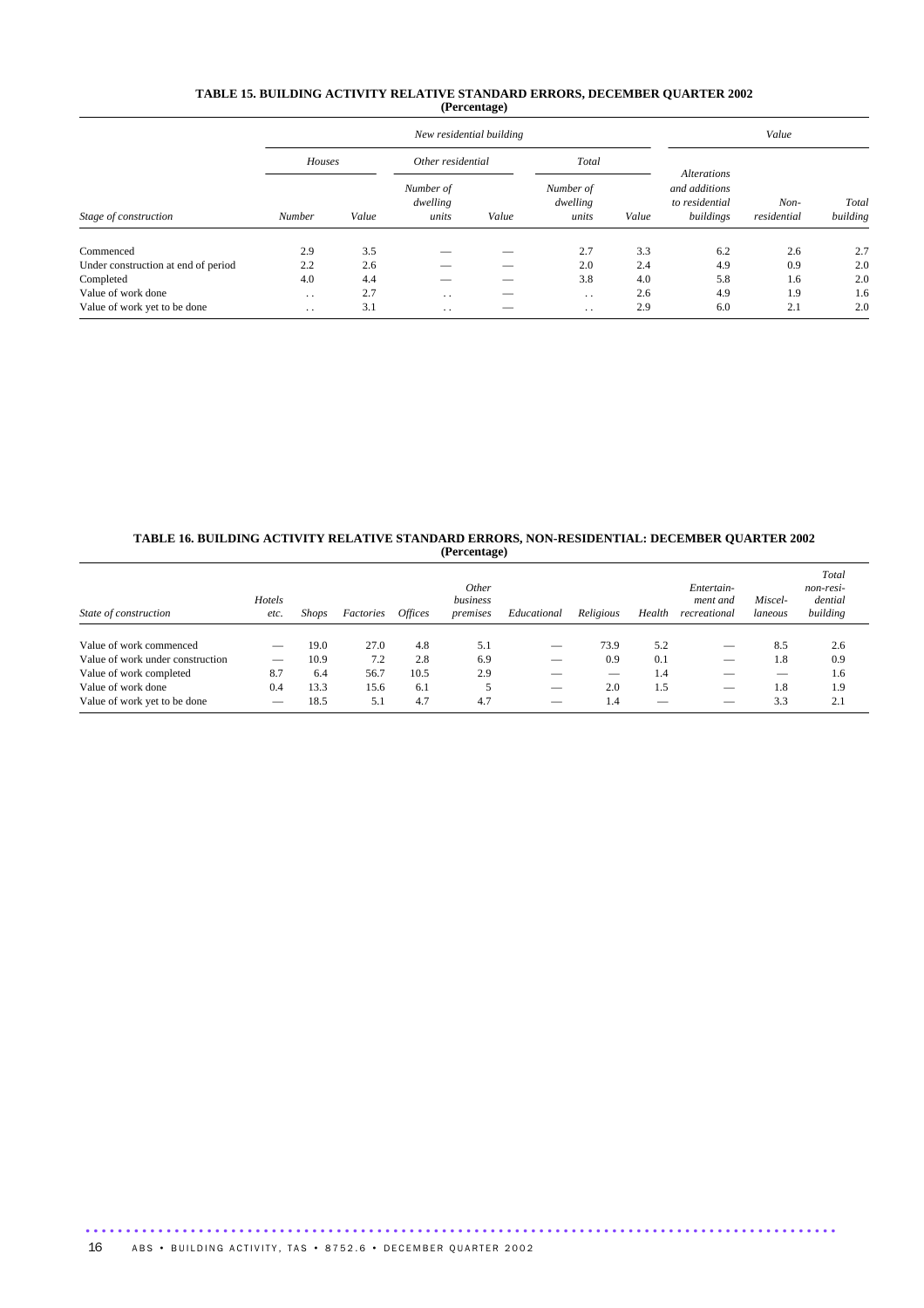#### INTRODUCTION

1 This publication contains detailed estimates from the quarterly Building Activity Survey. Each issue includes revisions to the previous quarter. Therefore data for the latest quarter should be considered to be preliminary only.

2 The statistics were compiled on the basis of returns collected from builders and other individuals and organisations engaged in building activity. From the March quarter 2002, the quarterly survey consists of:

- a sample survey of private sector jobs involving residential building jobs valued at \$10,000 or more and non-residential building jobs valued at \$50,000 or more; and
- a complete enumeration of all such public sector building jobs.

**3** From the September quarter 1990, only non-residential building jobs (both new and alterations and additions) with an approval value of \$50,000 (previously \$30,000) or more are included in the survey.

4 The use of sample survey techniques in the Building Activity Survey means that reliable estimates of private sector building activity are generally available only at state, territory and Australia levels. Although subject to higher relative standard errors (refer to paragraphs 23–25), a range of sub-state estimates of building activity may be available. For further information on the availability of Building Activity estimates, contact the ABS in Adelaide on 08 8237 7316. Detailed data on building approvals, based on information reported by local government and other reporting authorities, are available for regions below state and territory level from the Building Approvals series compiled by the ABS.

#### SCOPE AND COVERAGE

**5** The statistics relate to building activity which includes construction of new buildings and alterations and additions to existing buildings. Construction activity not defined as building (e.g. construction of roads, bridges, railways, earthworks, etc.) is compiled from the ABS Engineering Construction Survey (ECS). Results from the Building Activity Survey, together with estimates from the ECS, provide a complete quarterly picture of building and construction.

6 Building jobs included in each quarter in the Building Activity Survey comprise those jobs selected in previous quarters which have not been completed (or commenced) by the end of the previous quarter and those jobs newly selected in the current quarter. The population list from which jobs are selected for inclusion comprises all approved jobs which were notified to the ABS (refer to paragraph 2) up to but not including the last month of the reference quarter (e.g. up to the end of August in respect of the September quarter survey). This introduces a lag to the statistics in respect of those jobs notified *and* commenced in the last month of the reference quarter (e.g. for the month of September in respect of the September quarter survey). For example, jobs which were notified as approved in the month of June and which actually commenced in that month are shown as commencements in the September quarter. Similarly, building jobs which were notified in the month of September and which actually commenced in that month are shown as commencements in the December quarter.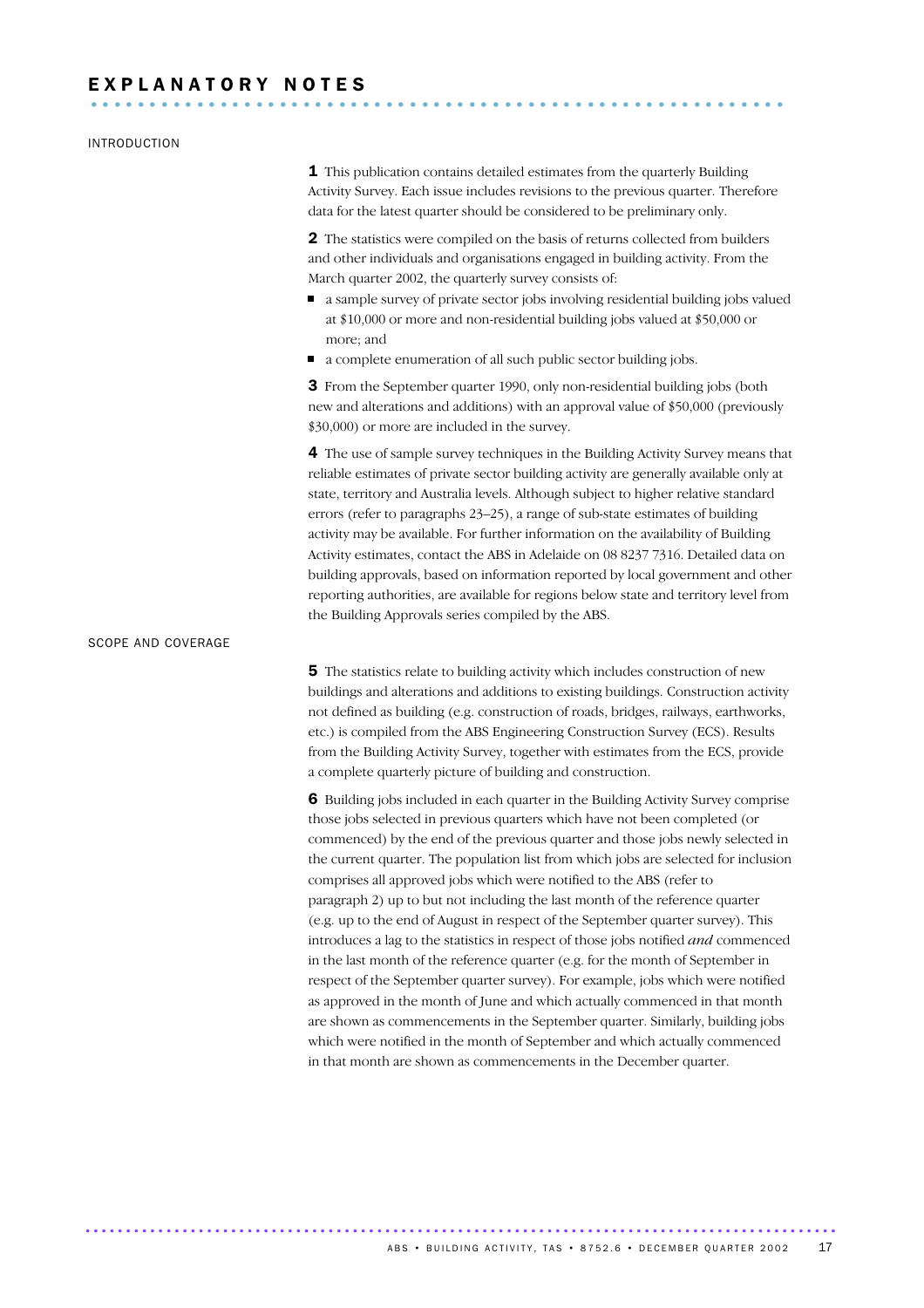#### TREATMENT OF GST

7 Statistics on value of building work (current prices) show residential building on a GST inclusive basis and non-residential building on a GST exclusive basis. This approach is consistent with that adopted in the Australian National Accounts which is based on the conceptual framework described in the 1993 edition of the international statistical standard *System of National Accounts* (SNA93).

8 SNA93 requires value added taxes (VAT), such as the GST, to be recorded on a net basis where:

(a) both outputs of goods and services and imports are valued excluding invoiced VAT

(b) purchases of goods and services are recorded including non-deductible VAT.

Under the net system, VAT is recorded as being payable by purchasers, not sellers, and then only by those purchasers who are not able to deduct it. Almost all VAT is therefore recorded in the SNA93 as being paid on final uses—mainly on household consumption. Small amounts of VAT, may however, be paid by businesses in respect of certain kinds of purchases on which VAT may not be deductible.

9 Within building activity statistics, purchasers of residential structures are unable to deduct GST from the purchase price. For non-residential structures, the reverse is true. While the ABS collects all building activity data on a GST inclusive basis, it publishes value data inclusive of GST in respect of residential construction and exclusive of GST in respect of non-residential construction.

**10** It is appropriate to add the residential and non-residential components to derive total building activity. Valuation of the components of the total is consistent, since, for both components, the value data is recorded inclusive of non-deductible GST paid by the purchaser. As such, total building activity includes the non-deductible GST payable on residential building.

#### DEFINITIONS

**11** A *building* is defined as a rigid, fixed and permanent structure which has a roof. Its intended purpose is primarily to house people, plant, machinery, vehicles, goods or livestock. An integral feature of a building's design, to satisfy its intended use, is the provision for regular access by persons.

12 A *dwelling unit* is defined as a self-contained suite of rooms, including cooking and bathing facilities and intended for *long-term* residential use. Units (whether self-contained or not) within buildings offering institutional care, such as hospitals, or temporary accommodation such as motels, hostels and holiday apartments, are not defined as dwelling units. The value of units of this type is included in the appropriate category of non-residential building.

13 A *residential building* is defined as a building predominantly consisting of one or more dwelling units. Residential buildings can be either *houses* or *other residential buildings*.

- A *house* is defined as a detached building predominantly used for long-term residential purposes and consisting of only one dwelling unit. Thus, detached 'granny flats' and detached dwelling units (such as caretakers' residences) associated with non-residential buildings are defined as houses for the purpose of these statistics.
- An *other residential building* is defined as a building which is predominantly used for long-term residential purposes and which contains (or has attached to it) more than one dwelling unit (e.g. includes townhouses, duplexes, apartment buildings, etc.). .............................................................................................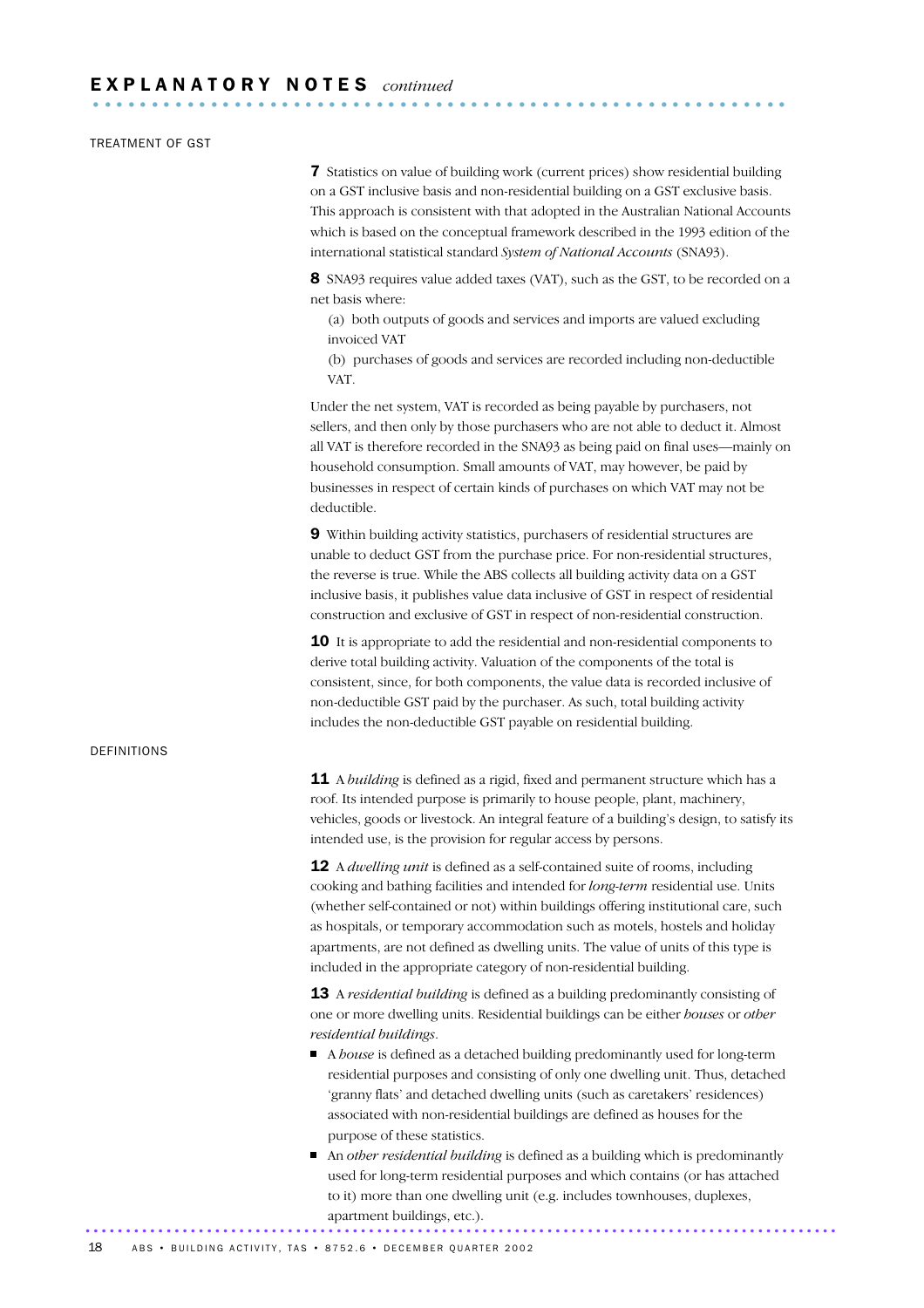#### DEFINITIONS *continued*

14 From the June quarter 1996 issue of this publication, the number of dwelling units created as part of alterations and additions to, or conversions of, existing residential or non-residential buildings, and as part of the construction of non-residential building is shown separately in tables 5, 7, and 9 under the heading of 'Conversions, etc.', and is included in the total number of dwelling units shown in these tables. Previously, such dwellings were only included as a footnote.

**15** In addition, the seasonally adjusted estimates for the total number of dwelling units commenced and completed, shown in table 4, include these conversions, etc. Previously, only dwelling units created as part of the construction of new residential buildings were included in these estimates.

**16** *Commenced*. A building job is regarded as commenced when the first physical building activity has been performed on site in the form of materials fixed in place and/or labour expended (this includes site preparation but excludes delivery of building materials, the drawing of plans and specifications and the construction of non-building infrastructures such as roads).

**17** *Under construction*. A building job is regarded as being under construction at the end of a period if it has been commenced but has not been completed, and work on it has not been abandoned.

18 *Completed*. A building job is regarded as completed when building activity has progressed to the stage when the building can fulfil its intended function. In practice, the ABS regards buildings as completed when notified as such by respondents to the survey.

#### VALUATION OF BUILDING JOBS

19 The value series in this publication are derived from estimates reported on survey returns as follows.

- *Value of building commenced or under construction* represents the anticipated completion value based, where practicable, on estimated market or contract price of building jobs excluding the value of land and landscaping. Site preparation costs are included. Where jobs proceed over several quarters, the anticipated completion value reported on the return for the first (commencement) quarter may be amended on returns for subsequent (under construction) quarters as the job nears completion.
- *Value of building completed* represents the actual completion value based, where practicable, on the market or contract price of jobs including site preparation costs but excluding the value of land and landscaping.
- *Value of building work done during the period* represents the estimated value of building work actually carried out during the quarter on jobs which have commenced.
- *Value of building work yet to be done* represents the difference between the anticipated completion value and the estimated value of work done up to the end of the period on jobs commenced but not completed.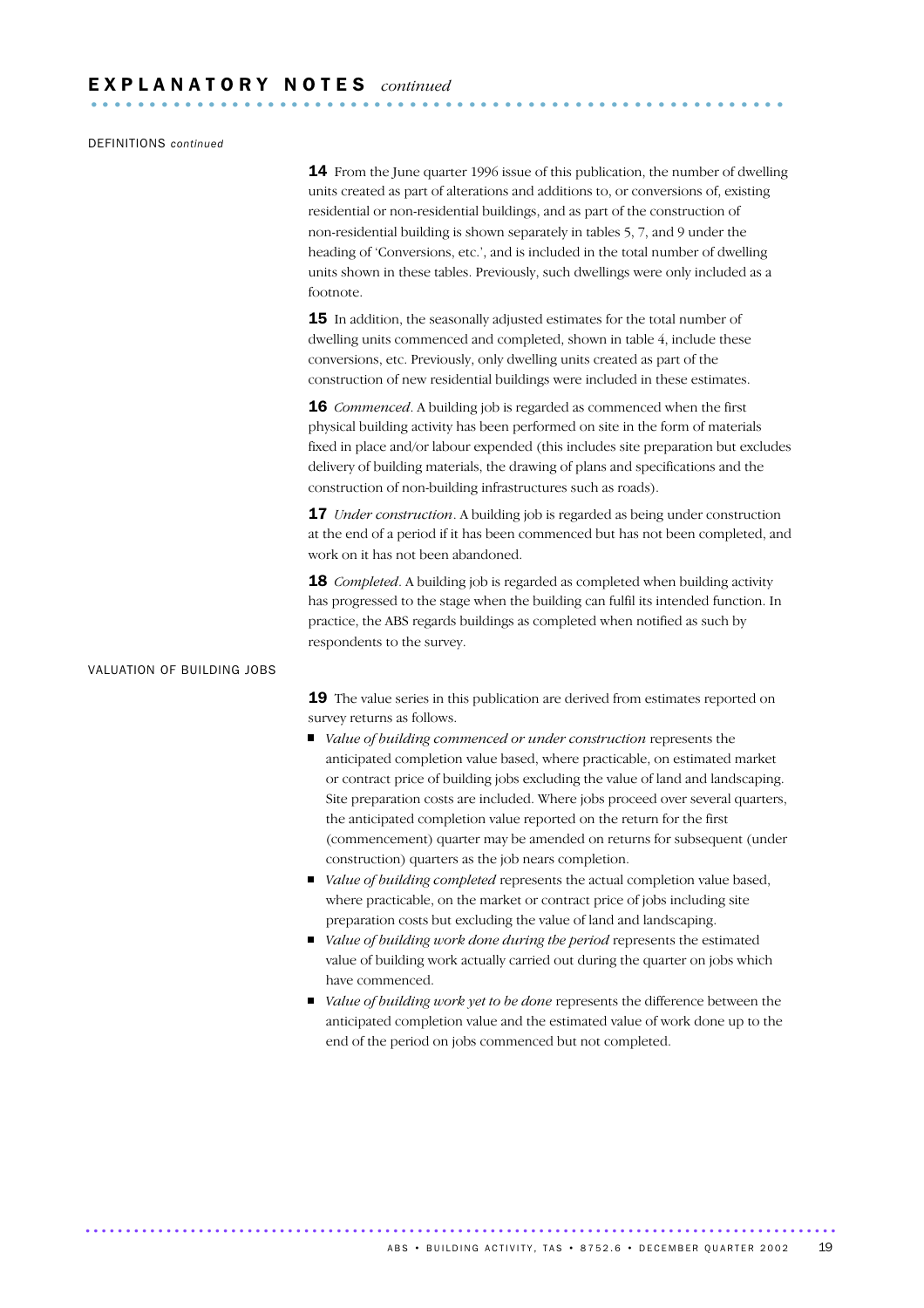#### BUILDING CLASSIFICATION

20 *Ownership.* The ownership of a building is classified as either *public sector* or *private sector* according to the sector of the intended owner of the completed building as evident at the time of approval. Residential buildings being constructed by private sector builders under government housing authority schemes whereby the authority has contracted, or intends to contract, to purchase the buildings on or before completion, are classified as public sector.

21 *Functional classification of buildings.* A building is classified according to its intended major function. Hence, a building which is ancillary to other buildings or forms a part of a group of related buildings is classified to the function of the building and not to the function of the group as a whole. An example of this can be seen in the treatment of building work approved for a factory complex. In this case a detached administration building would be classified to Offices, a detached cafeteria building to Shops, while factory buildings would be classified to Factories. An exception to this rule is the treatment of group accommodation buildings where, for example, a student accommodation building on a university campus would be classified to Educational.

22 Examples of the types of buildings included under each main functional heading are shown in the following list.

- *Houses*. Includes cottages, bungalows, detached caretakers'/managers' cottages, rectories.
- *Other residential buildings.* Includes blocks of flats, home units, attached townhouses, villa units, terrace houses, semi-detached houses, maisonettes.
- *Hotels, etc.* Includes motels, hostels, boarding houses, guest houses, holiday apartment buildings.
- *Shops.* Includes retail shops, restaurants, cafes, taverns, dry cleaners, laundromats, hair salons, shopping arcades.
- *Factories.* Includes paper mills, oil refinery buildings, brickworks, foundries, powerhouses, manufacturing laboratories, workshops as part of a manufacturing process.
- *Offices*. Includes banks, post offices, council chambers, head and regional offices.
- *Other business premises.* Includes warehouses, storage depots, service stations, transport depots and terminals, car parks, electricity substation buildings, pumping station buildings, telephone exchanges, mail sorting centres, broadcasting stations, film studios.
- *Educational.* Includes schools, colleges, universities, kindergartens, libraries, museums, art galleries, research and teaching laboratories, theological colleges.
- *Religious*. Includes churches, chapels, temples.

- *Health*. Includes hospitals, nursing homes, surgeries, clinics, medical centres.
- *Entertainment and recreational*. Includes clubs, theatres, cinemas, public halls, gymnasiums, grandstands, squash courts, sports and recreation centres.
- *Miscellaneous*. Includes law courts, homes for the aged (where medical care is not provided as a normal service), orphanages, gaols, barracks, mine buildings, glasshouses, livestock sheds, shearing sheds, fruit and skin drying sheds, public toilets, and ambulance, fire and police stations.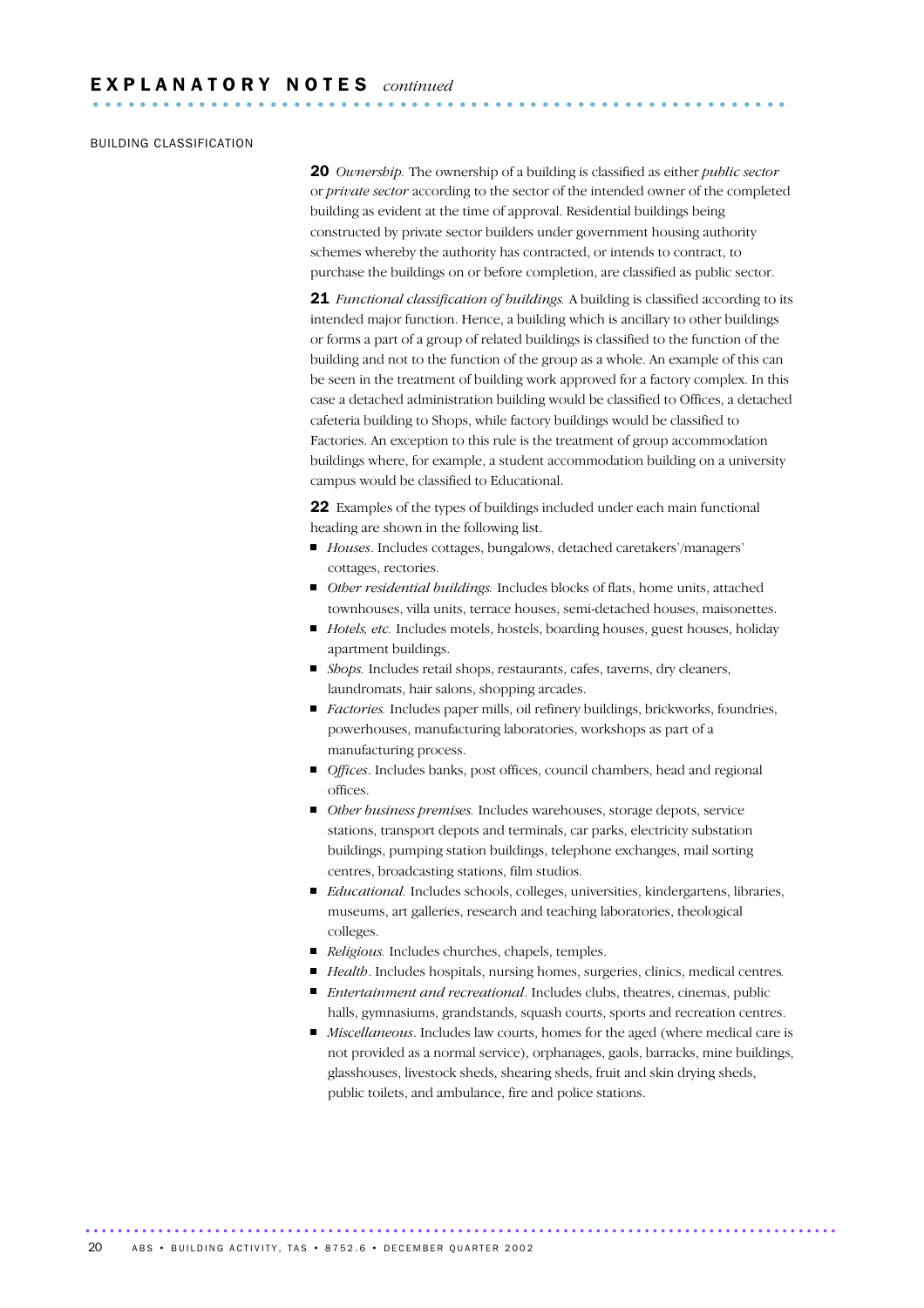#### RELIABILITY OF THE ESTIMATES

23 Since the figures for private sector building activity (including alterations and additions) are derived from information obtained from a sample of approved building jobs, they are subject to sampling error; that is, they may differ from the figures that would have been obtained if information for all approved jobs for the relevant period had been included in the survey. One measure of the likely difference is given by the standard error (SE), which indicates the extent to which an estimate might have varied by chance because only a sample of approved jobs was included. There are about two chances in three that a sample estimate will differ by less than one SE from the figure that would have been obtained if all approved jobs had been included, and about nineteen chances in twenty that the difference will be less than two SEs. Another measure of sampling variability is the relative standard error (RSE), which is obtained by expressing the SE as a percentage of the estimate to which it refers. The RSEs of estimates provide an indication of the percentage errors likely to have occurred due to sampling, and are shown in tables 15 and 16.

24 An example of the use of RSEs is as follows. Assume that the estimate of the number of new private sector houses commenced during the latest quarter is 2,000 (for actual estimate see table 5) and that the associated RSE is 2.5% (for actual percentage see table 15). There would then be about two chances in three that the number which would have been obtained if information had been collected about all approved private sector house jobs would have been within the range 1,950 to 2,050 (2.5% of 2,000 is 50) and about nineteen chances in twenty that the number would have been within the range 1,900 to 2,100.

**25** The imprecision due to sampling variability, which is measured by the RSE, should not be confused with inaccuracies that may occur because of inadequacies in the source of building approval information, imperfections in reporting by respondents, and errors made in the coding and processing of data. Inaccuracies of this kind are referred to as non-sampling error, and may occur in any enumeration whether it be a full count or only a sample. Every effort is made to reduce the non-sampling error to a minimum by the careful design of questionnaires, efforts to obtain responses for all selected jobs, and efficient operating procedures.

#### SEASONAL ADJUSTMENT

**26** Seasonally adjusted building statistics are shown in tables 2 to 4. In the seasonally adjusted series, account has been taken of normal seasonal factors and the effect of movement in the date of Easter which may, in successive years, affect figures for different quarters. Further information about seasonal adjustment can be obtained from the Assistant Director of Time Series Analysis on Canberra 02 6252 6076.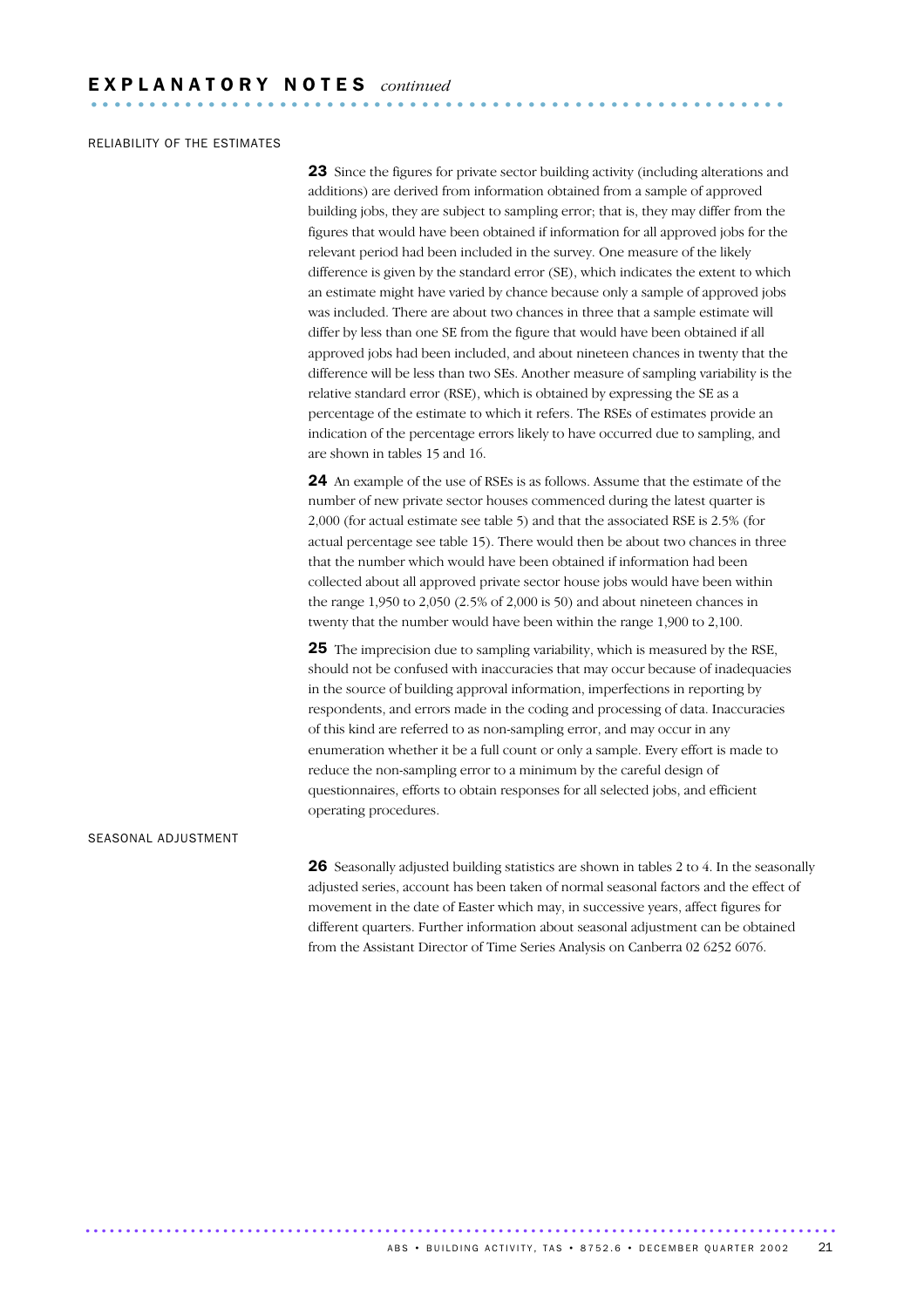#### SEASONAL ADJUSTMENT *continued*

27 Since seasonally adjusted statistics reflect both irregular and trend movements, an upward or downward movement in a seasonally adjusted series does not necessarily indicate a change of trend. Particular care should therefore be taken in interpreting individual quarter-to-quarter movements. Some of the component series shown have been seasonally adjusted independently. As a consequence, while the unadjusted components in the original series shown add to the totals, the adjusted components may not add to the adjusted totals. Therefore, figures should not be derived using the adjusted totals. (For example, seasonally adjusted public sector dwelling units should not be derived by subtracting seasonally adjusted private sector dwellings units from the seasonally adjusted total). In table 3, the components of the current price value series have, however, been seasonally adjusted dependently, and the seasonally adjusted components of series in that table add to the seasonally adjusted total.

28 As happens with all seasonally adjusted series, the seasonal factors are reviewed annually to take account of each additional year's data. For the Building Activity Survey, the results of the latest review are shown in the December quarter issue each year.

#### CHAIN VOLUME MEASURES

29 Chain volume estimates of the value of commencements and work done are shown in tables 1 and 2. While current price estimates of the value of commencements and work done reflect both price and volume changes, chain volume estimates measure changes in value after the direct effects of price changes have been eliminated and therefore only reflect volume changes. The direct impact of the GST is a price change, and hence is removed from chain volume estimates. The deflators used to revalue the current price estimates in this publication are derived from the same price data underlying the deflators compiled for the dwellings and new other building components of the national accounts aggregate 'Gross fixed capital formation'.

30 The chain volume measures of commencements and work done appearing in this publication are annually reweighted chain Laspeyres indexes referenced to current price values in a chosen reference year (currently 2000–01). The reference year is updated annually in the June quarter publication. Each year's data in the value of commencements and work done series are based on the prices of the previous year, except for the quarters of the latest incomplete year which are based upon the current reference year (i.e. 2000–01). Comparability with previous years is achieved by linking (or chaining) the series together to form a continuous time series. Further information on the nature and concepts of chain volume measures is contained in the ABS *Information Paper: Introduction of Chain Volume Measures in the Australian National Accounts* (cat. no. 5248.0).

**31** The factors used to seasonally adjust the chain volume series are identical to those used to adjust the corresponding current price series.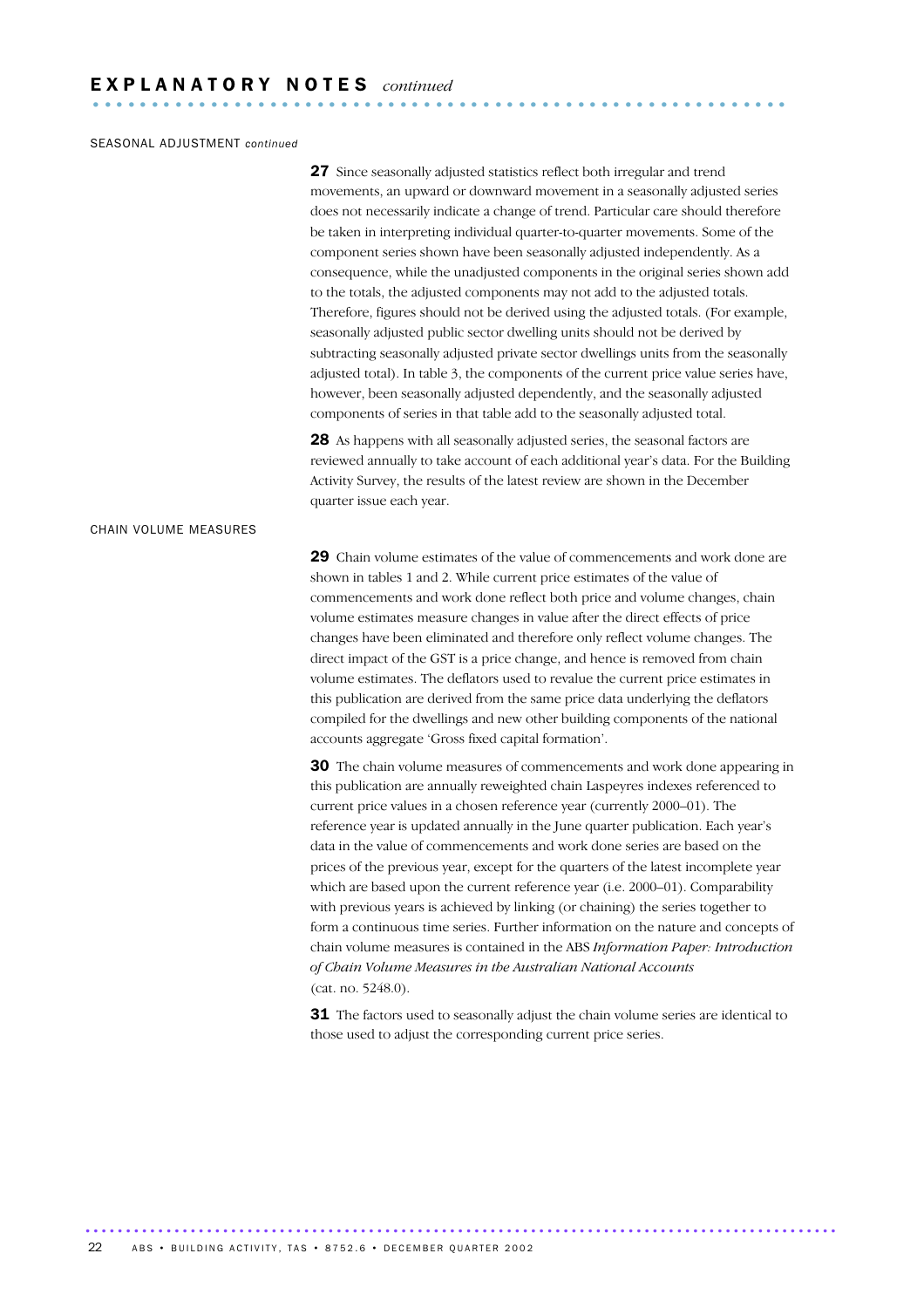# E X P L A N A T O R Y N O T E S *continued* ...........................................................

| ACKNOWLEDGMENT                |                                              |                                                                                                                                                                                                                                                                                                                                                                                                                                                                                                                                                                                                                       |
|-------------------------------|----------------------------------------------|-----------------------------------------------------------------------------------------------------------------------------------------------------------------------------------------------------------------------------------------------------------------------------------------------------------------------------------------------------------------------------------------------------------------------------------------------------------------------------------------------------------------------------------------------------------------------------------------------------------------------|
|                               |                                              | 32 ABS publications draw extensively on information provided freely by<br>individuals, businesses, governments and other organisations. Their continued<br>cooperation is very much appreciated: without it, the wide range of statistics<br>published by the ABS would not be available. Information received by the ABS is<br>treated in strict confidence as required by the Census and Statistics Act 1905.                                                                                                                                                                                                       |
| RELATED PRODUCTS              |                                              |                                                                                                                                                                                                                                                                                                                                                                                                                                                                                                                                                                                                                       |
|                               | from ABS Bookshops:                          | 33 Users may also wish to refer to the following publications which are available<br>Building Activity, Australia (cat. no. 8752.0) Quarterly<br>Construction Work Done, Australia, Preliminary (cat. no. 8755.0) Quarterly<br>Building Activity, Australia: Dwelling Unit Commencements, Preliminary<br>(cat. no. 8750.0) Quarterly<br>Building Approvals, Australia (cat. no. 8731.0) Monthly<br>Building Approvals, Tasmania (cat. no. 8731.6) Quarterly<br>Engineering Construction Activity, Australia (cat. no. 8762.0) Quarterly<br>Housing Finance for Owner Occupation, Australia (cat. no. 5609.0) Monthly. |
|                               |                                              | 34 Current publications and other products released by the ABS are listed in the<br>Catalogue of Publications and Products (cat. no. 1101.0). The Catalogue is<br>available from any ABS office or the ABS web site <http:\\www.abs.gov.au>. The<br/>ABS also issues a daily Release Advice on the web site which details products to<br/>be released in the week ahead.</http:\\www.abs.gov.au>                                                                                                                                                                                                                      |
| ABA DATA AVAILABLE ON REQUEST |                                              |                                                                                                                                                                                                                                                                                                                                                                                                                                                                                                                                                                                                                       |
|                               |                                              | 35 As well as the statistics included in this and related publications, the ABS may<br>have other relevant data available on request. Inquiries should be made to the<br>National Information and Referral Service on 1300 135 070.                                                                                                                                                                                                                                                                                                                                                                                   |
| SYMBOLS AND OTHER USAGES      |                                              |                                                                                                                                                                                                                                                                                                                                                                                                                                                                                                                                                                                                                       |
|                               | <b>ABS</b><br>qtr<br><b>RSE</b><br>SЕ<br>. . | Australian Bureau of Statistics<br>quarter<br>relative standard error<br>standard error<br>not applicable<br>nil or rounded to zero<br>Where figures have been rounded, discrepancies may occur between sums of the                                                                                                                                                                                                                                                                                                                                                                                                   |
|                               |                                              | component items and totals.                                                                                                                                                                                                                                                                                                                                                                                                                                                                                                                                                                                           |

ABS • BUILDING ACTIVITY, TAS • 8752.6 • DECEMBER QUARTER 2002 23